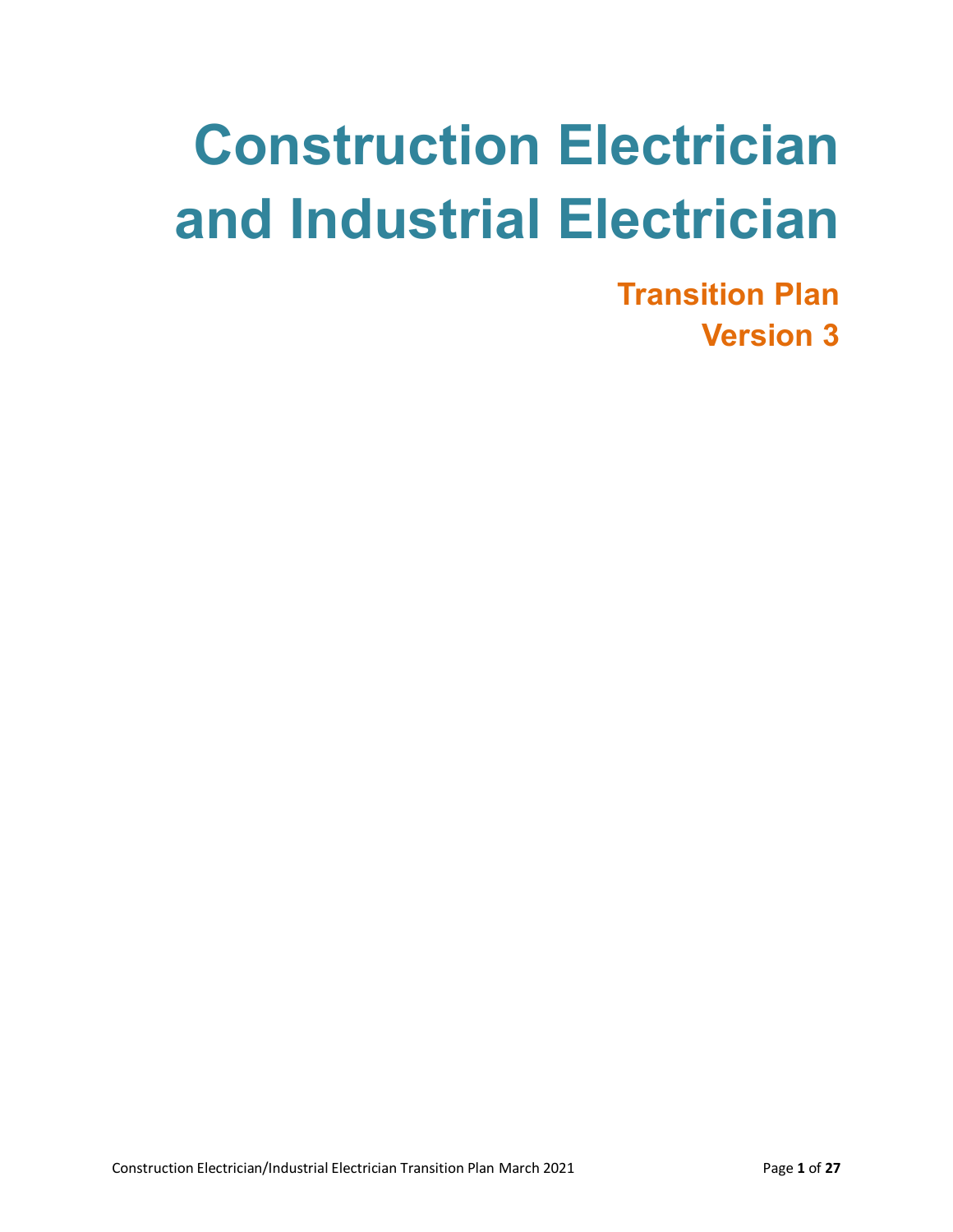## **Table of Contents**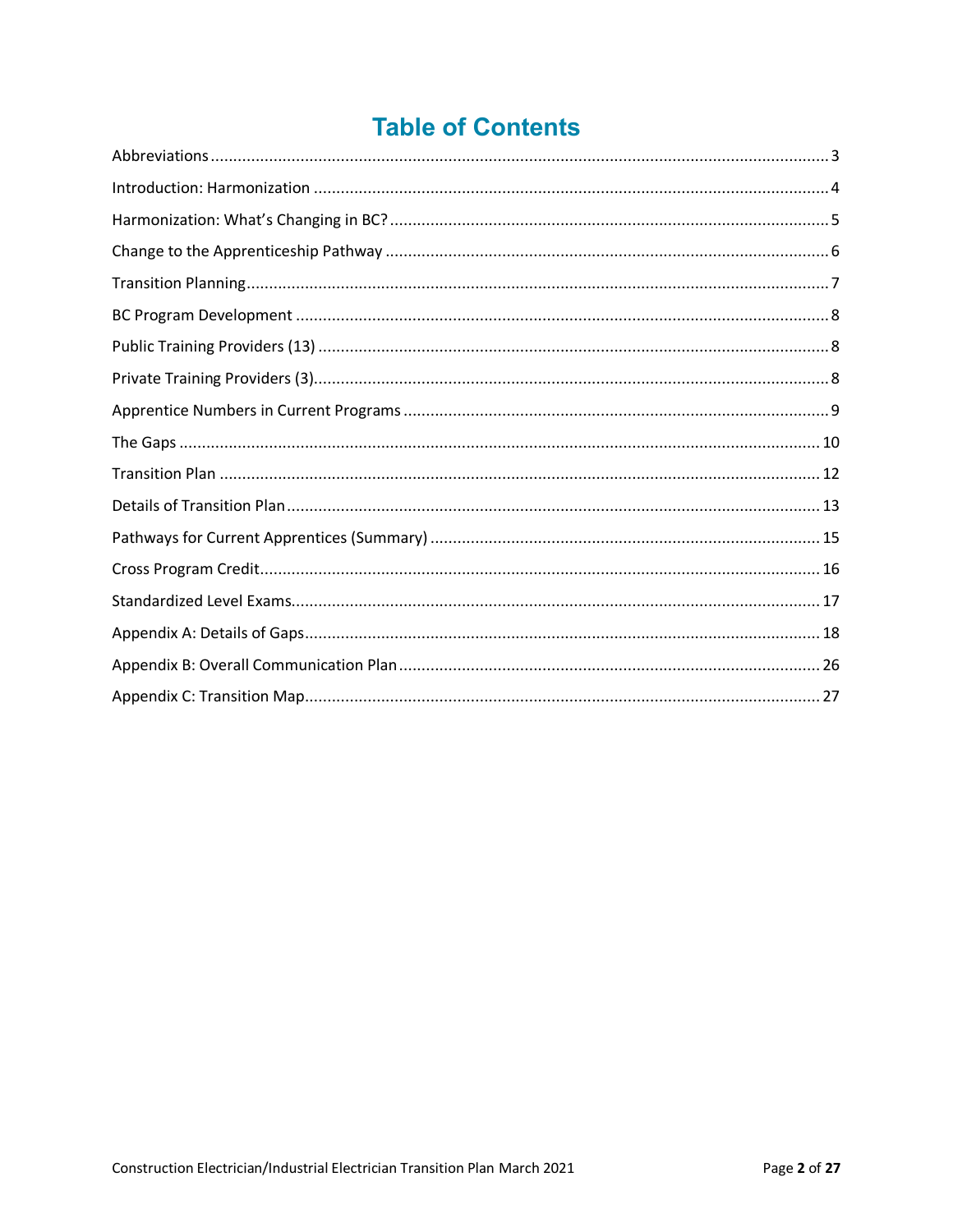## **Abbreviations**

<span id="page-2-0"></span>

| Canadian Council of Directors of Apprenticeship |
|-------------------------------------------------|
| <b>Construction Electrician</b>                 |
| Current level (2012/2013 Program Outlines)      |
| Foundation program                              |
| Industrial Electrician                          |
| Harmonized level (2017 Program Outlines)        |
| Red Seal National Occupational Analysis         |
| Red Seal Occupational Standard; replaces NOA    |
| <b>Standardized Level Exam</b>                  |
| <b>Training provider</b>                        |
| <b>Technical training</b>                       |
| Trade worker                                    |
| Work-based training                             |
|                                                 |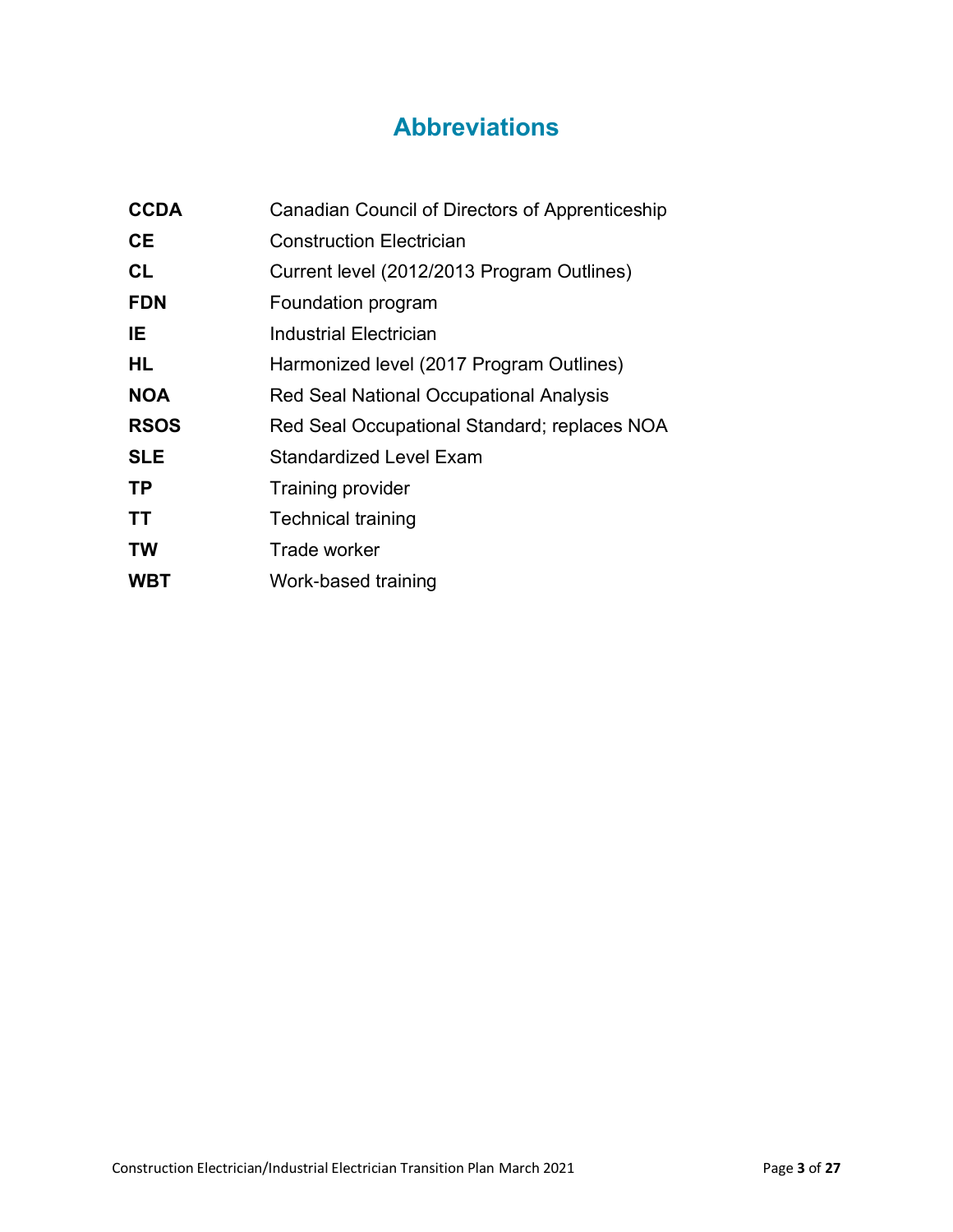## **Introduction: Harmonization**

<span id="page-3-0"></span>The Canadian Council of Directors of Apprenticeship (CCDA) is responsible for the Red Seal Program, which develops common interprovincial standards and examinations. The CCDA is undertaking the Harmonization Initiative in 30 Red Seal trades by 2020. British Columbia is an active participant in this initiative.

The goal is to substantively align apprenticeship systems across Canada by making apprenticeship training requirements more consistent in the Red Seal trades.

#### **Harmonization Priorities**

- **1**. Use of Red Seal **trade name**
- **2**. Consistent **total training hours** (inschool and on-the-job)
- **3**. Same number of **training levels**
- **4.** Consistent **sequencing** of training content, including use of most recent Red Seal Occupational Standard (RSOS).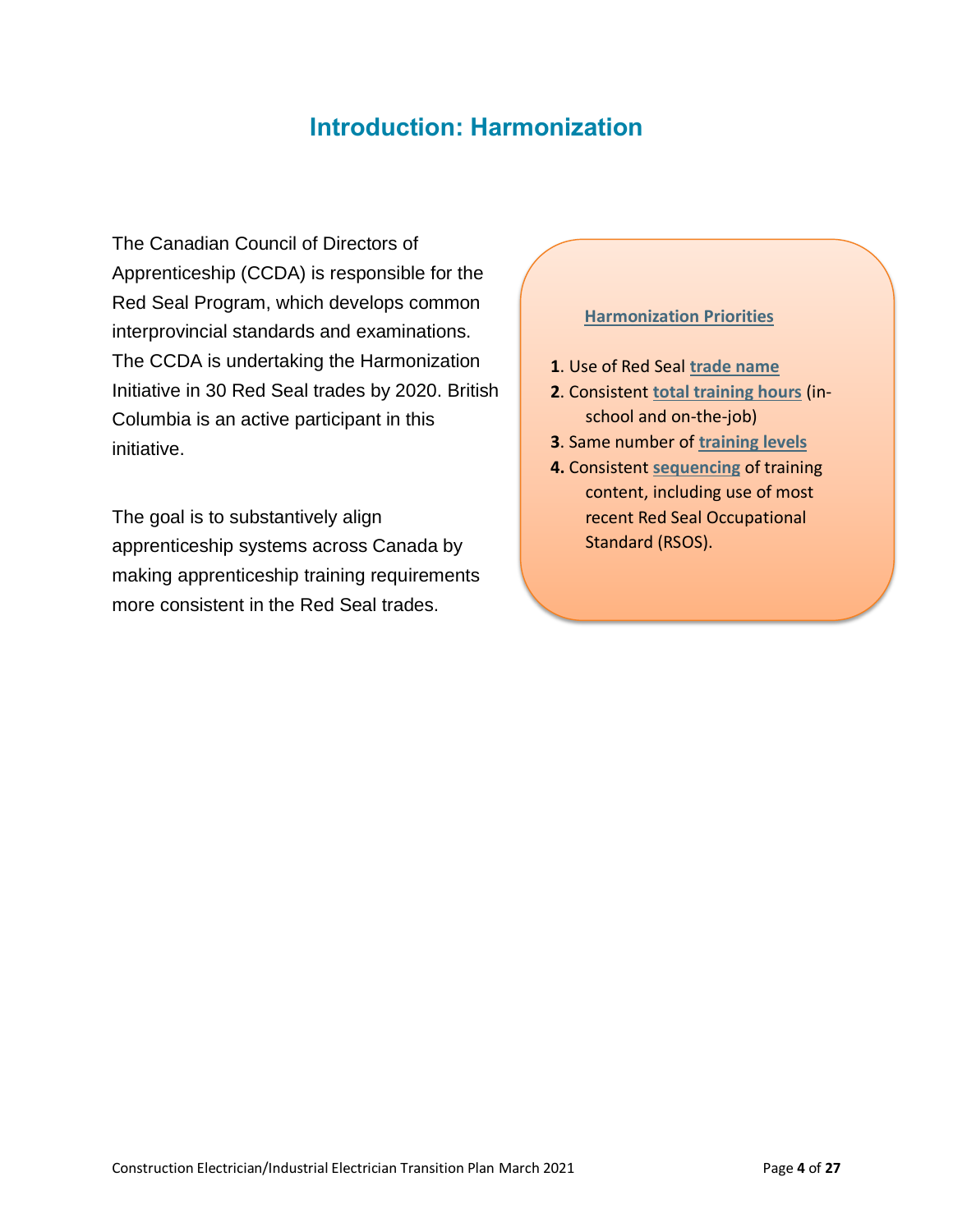# <span id="page-4-0"></span>**Harmonization: What's Changing in BC?**

| CE                                                    | Changing<br>in BC? | What will<br>it be?                       |
|-------------------------------------------------------|--------------------|-------------------------------------------|
| <b>TRADE NAME</b>                                     | <b>NO</b>          | <b>Construction</b><br><b>Electrician</b> |
| <b>NUMBER OF</b><br><b>TRAINING LEVELS</b>            | <b>NO</b>          | 4                                         |
| <b>TOTAL HOURS</b><br>Technical + work-based training | <b>NO</b>          | 7200 hours                                |
| <b>TRAINING SEQUENCE</b><br>order of subjects taught  | <b>YES</b>         | <b>Changes to</b><br>sequence*            |

| Changing<br>in BC? | What will<br>it be?                     |
|--------------------|-----------------------------------------|
| <b>NO</b>          | <b>Industrial</b><br><b>Electrician</b> |
| NΟ                 | 4                                       |
| <b>NO</b>          | 7200 hours                              |
| <b>YES</b>         | <b>Changes to</b><br>sequence*          |
|                    |                                         |

\* Changes to sequencing resulted in **3 levels of common training** for CE and IE.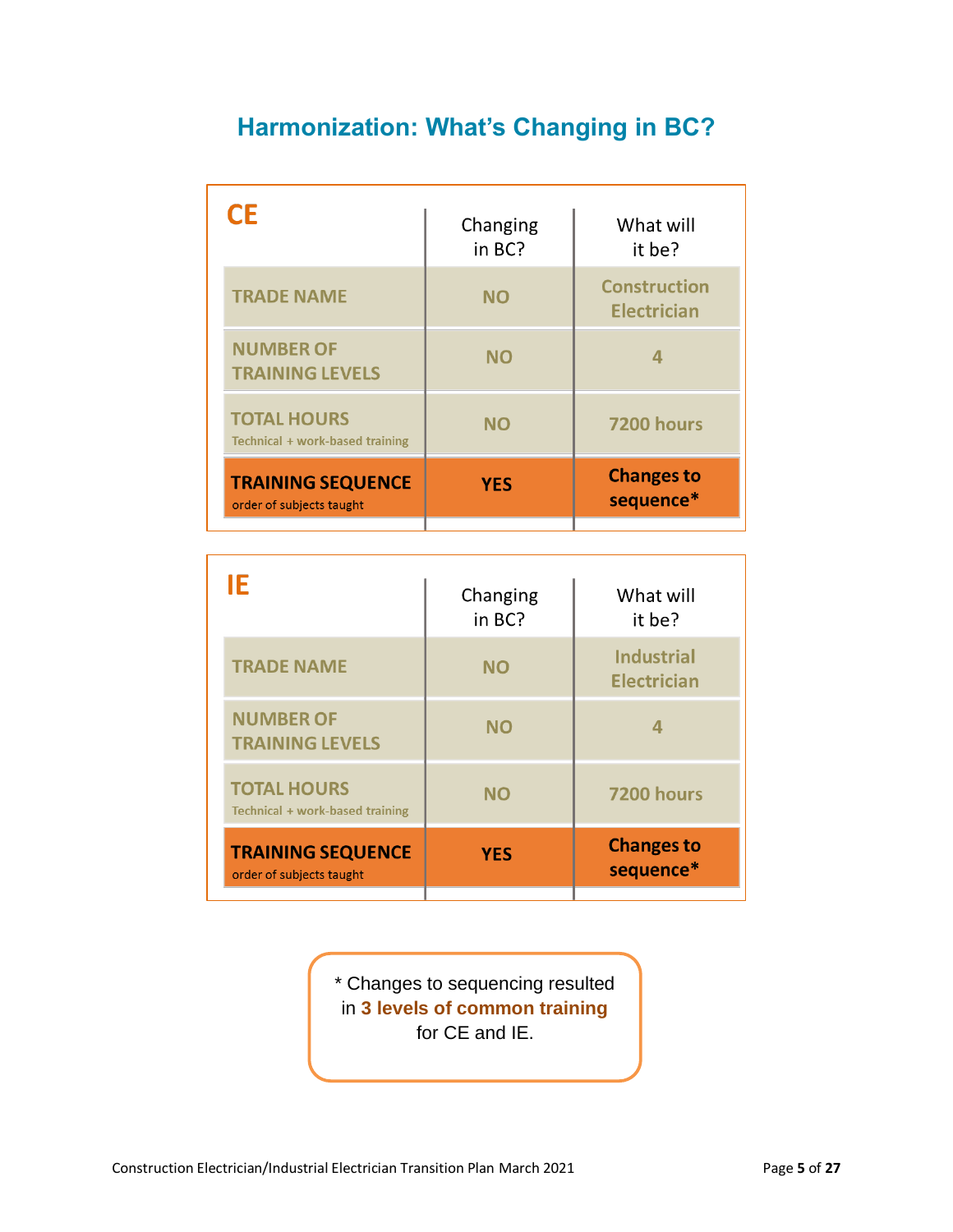## **Change to the Apprenticeship Pathway**

<span id="page-5-0"></span>The re-sequencing of the Construction Electrician and Industrial Electrician programs through the Harmonization Initiative has resulted in the ability to deliver levels 1-3 as 'Electrician Common Core' levels which will serve both CE and IE apprenticeship programs. Currently in BC, Industrial Electrician apprentices attend level 1 and 2 Construction Electrician training.

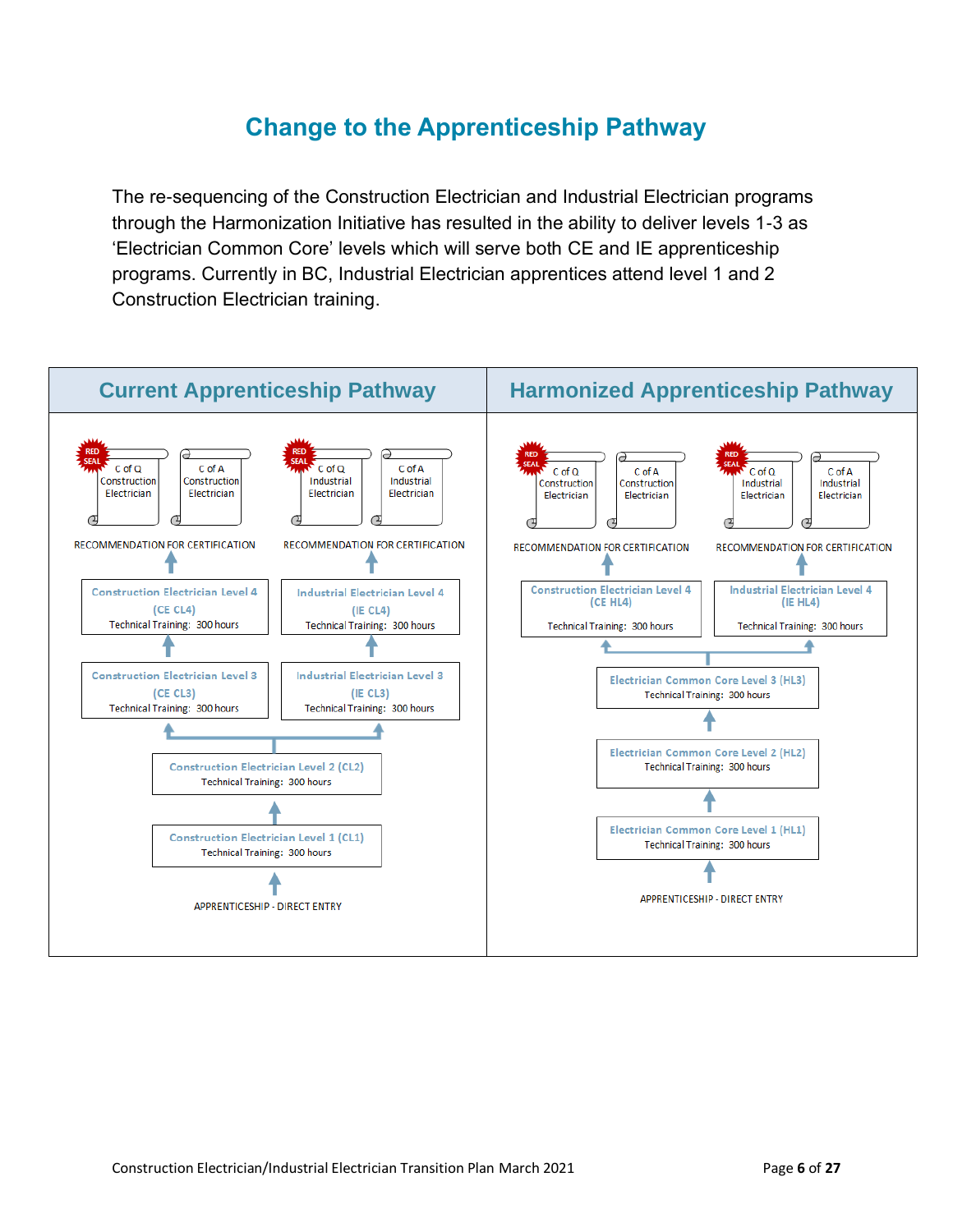## **Transition Planning**

<span id="page-6-0"></span>The re-sequencing of the Construction Electrician and Industrial Electrician programs through the Harmonization Initiative has resulted in significant changes to the sequencing of technical training.

We consulted with the Deans of the 13 public post-secondary institutions that deliver the Construction Electrician and/or Industrial Electrician program, and also considered the input of our internal partners. We evaluated a number of scenarios, and the transition plan outlined in this document was identified as the best option. We have also ensured that there are options for all current apprentices to complete their apprenticeship.

# **Transition Planning Process**

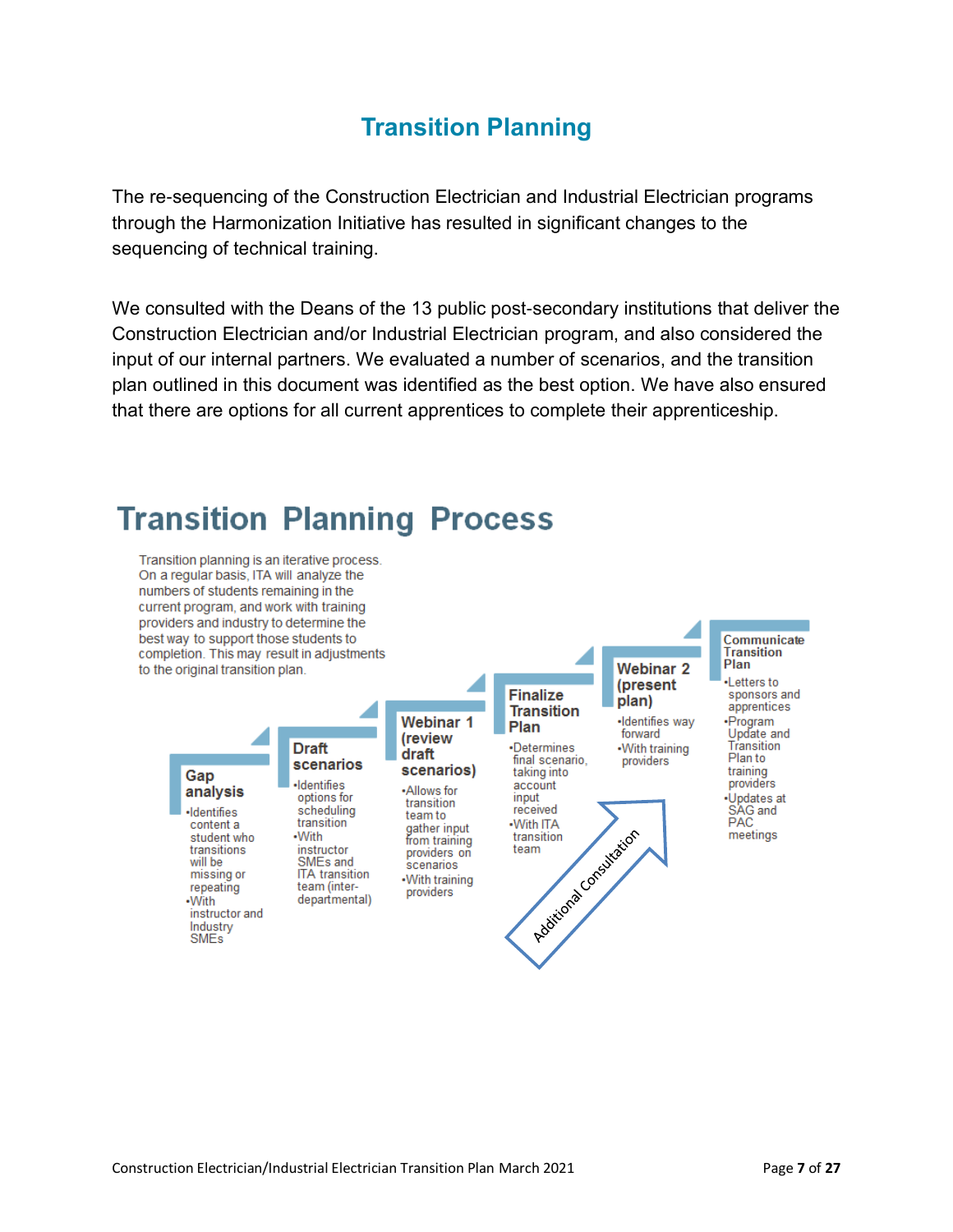## **BC Program Development**

<span id="page-7-0"></span>

## <span id="page-7-1"></span>**Public Training Providers (13)**

- BC Institute of Technology Camosun College College of New Caledonia College of the Rockies Kwantlen Polytechnic University North Island College Northern Lights College
- Northwest Community College Okanagan College Selkirk College Thompson Rivers University University of the Fraser Valley Vancouver Island University

## <span id="page-7-2"></span>**Private Training Providers (3)**

Electrical Joint Training Committee Sprott Shaw College Vancouver Career College

**Note**: Not all institutions teach every level.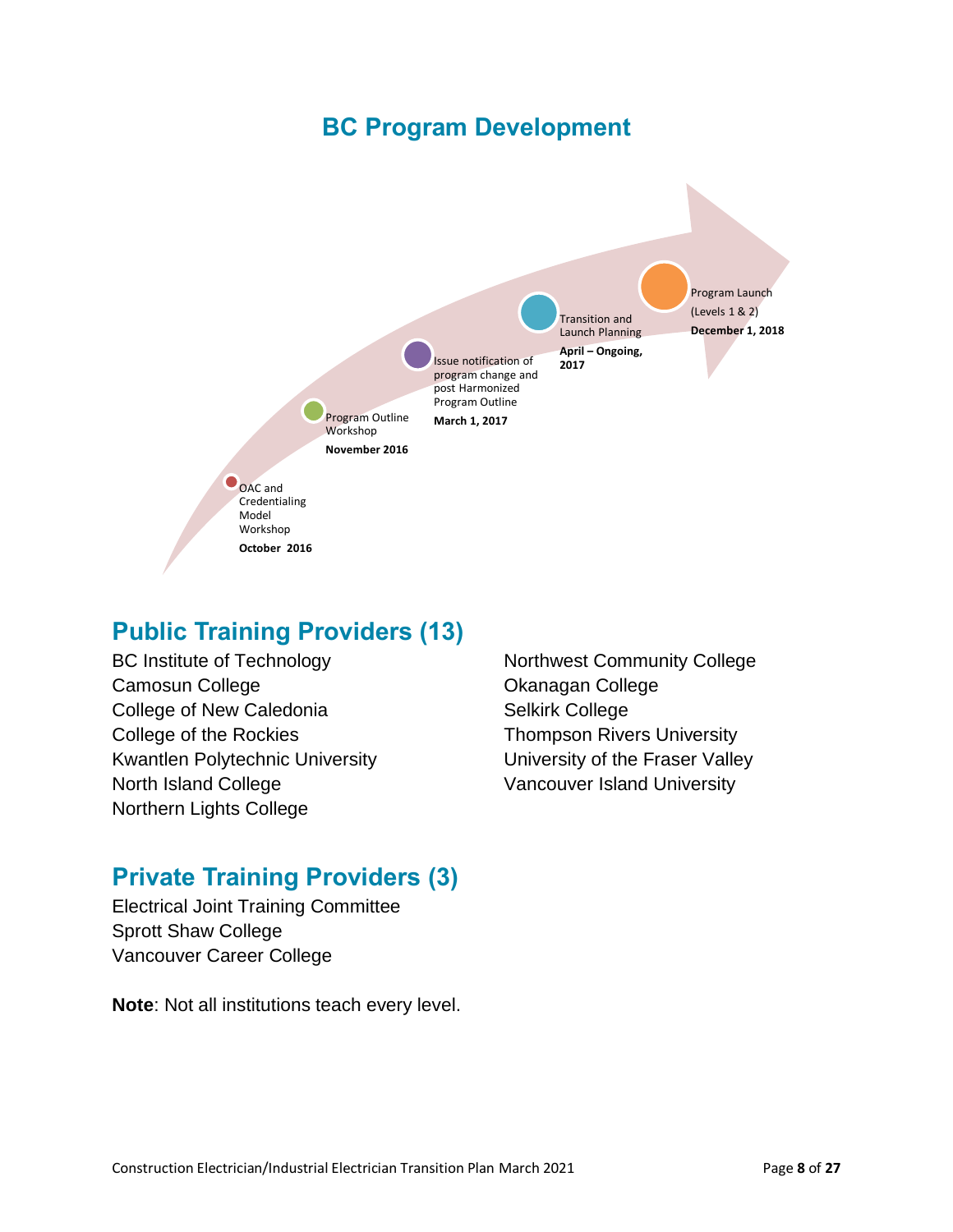<span id="page-8-0"></span>

| <b>Construction</b><br><b>Electrician</b> | <b>Status</b> | <b>FDN</b>                     | 0TT        | 1TT   | 2TT   | 3TT   | <b>Total</b> |
|-------------------------------------------|---------------|--------------------------------|------------|-------|-------|-------|--------------|
| <b>CE</b> (current model)                 | Active        | 10                             | 1,534      | 2,229 | 1,835 | 1,356 | 6,964        |
|                                           | Inactive      | 119                            | 1,581      | 866   | 474   | 154   | 3,194        |
|                                           | <b>Total</b>  | 129                            | 3,115      | 3,095 | 2,309 | 1,510 | 10,158       |
| <b>Industrial</b><br><b>Electrician</b>   | <b>Status</b> | <b>FDN</b>                     | <b>OTT</b> | 1TT   | 2TT   | 3TT   | <b>Total</b> |
| <b>IE</b> (current model)                 | Active        |                                | 53         | 35    | 62    | 42    | 192          |
|                                           | Inactive      |                                | 24         | 12    | 25    | 2     | 63           |
|                                           | <b>Total</b>  |                                | 77         | 47    | 87    | 44    | 255          |
| <b>Combined</b>                           | <b>Status</b> | <b>FDN</b>                     | 0TT        | 1TT   | 2TT   | 3TT   | <b>Total</b> |
|                                           | Active        | 10                             | 1,587      | 2,264 | 1,897 | 1,398 | 7,156        |
|                                           | Inactive      | 119                            | 1,605      | 878   | 499   | 156   | 3,257        |
|                                           | <b>Total</b>  | $129 +$<br>approx.<br>1,000/yr | 3,192      | 3,142 | 2,396 | 1,554 | 10,413       |

## **Apprentice Numbers in Current Programs**

#### **Notes on the numbers and estimates:**

**Note 1**: This data is from February 1, 2017.

**Note 2**: Students who have completed Level 4TT are not considered in transition planning. **Note 3:** Numbers for FDN are those that pre-registered with ITA. There are also approximately 1,000 FDN seats/year.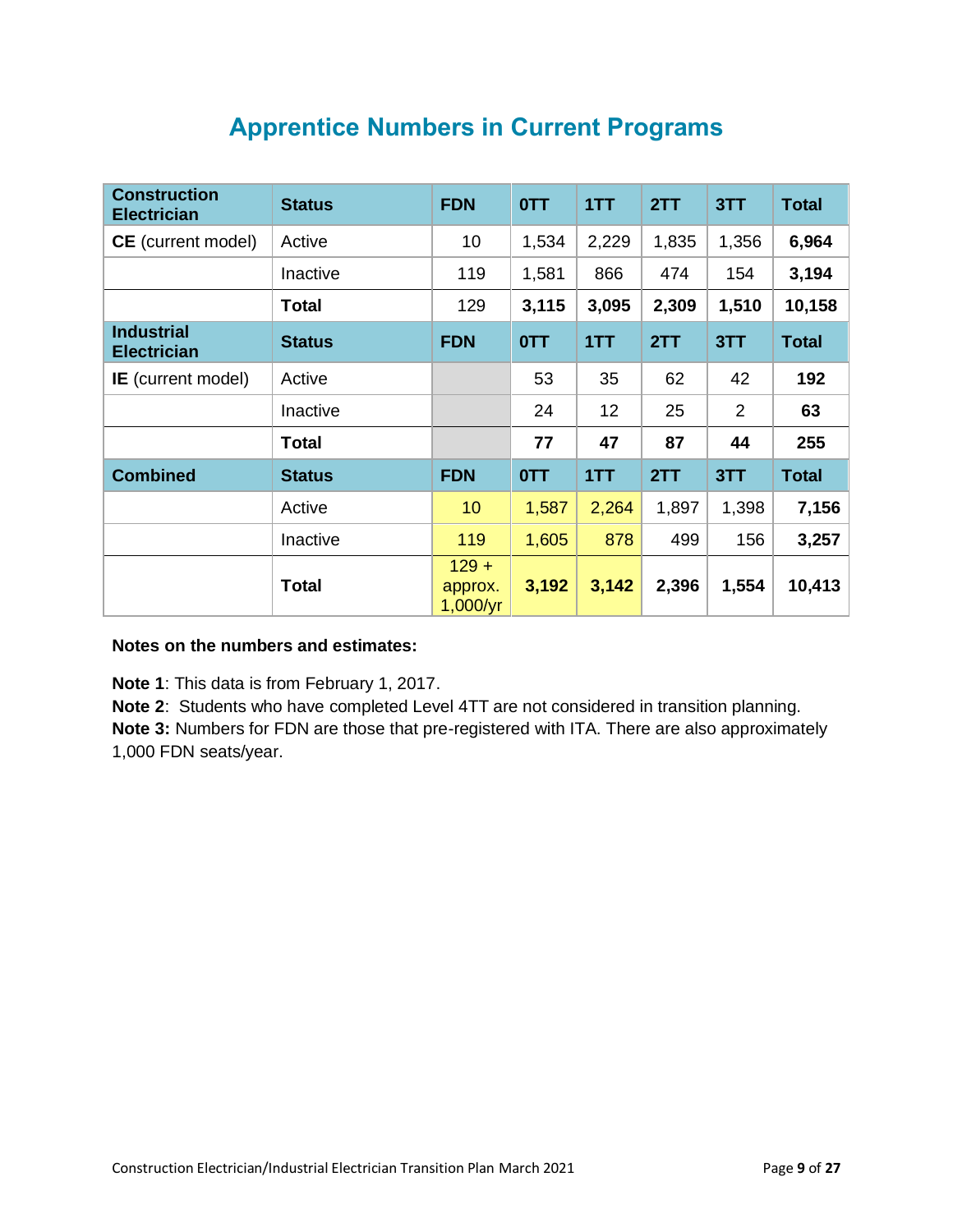## **The Gaps**

<span id="page-9-0"></span>

**Gap A (CL1**→**HL2)**

**Gap B (CL2**→**HL3)**

**Gap C (CE CL3**→**CE HL4)**

**Gap D (IE CL3**→**IE HL4)**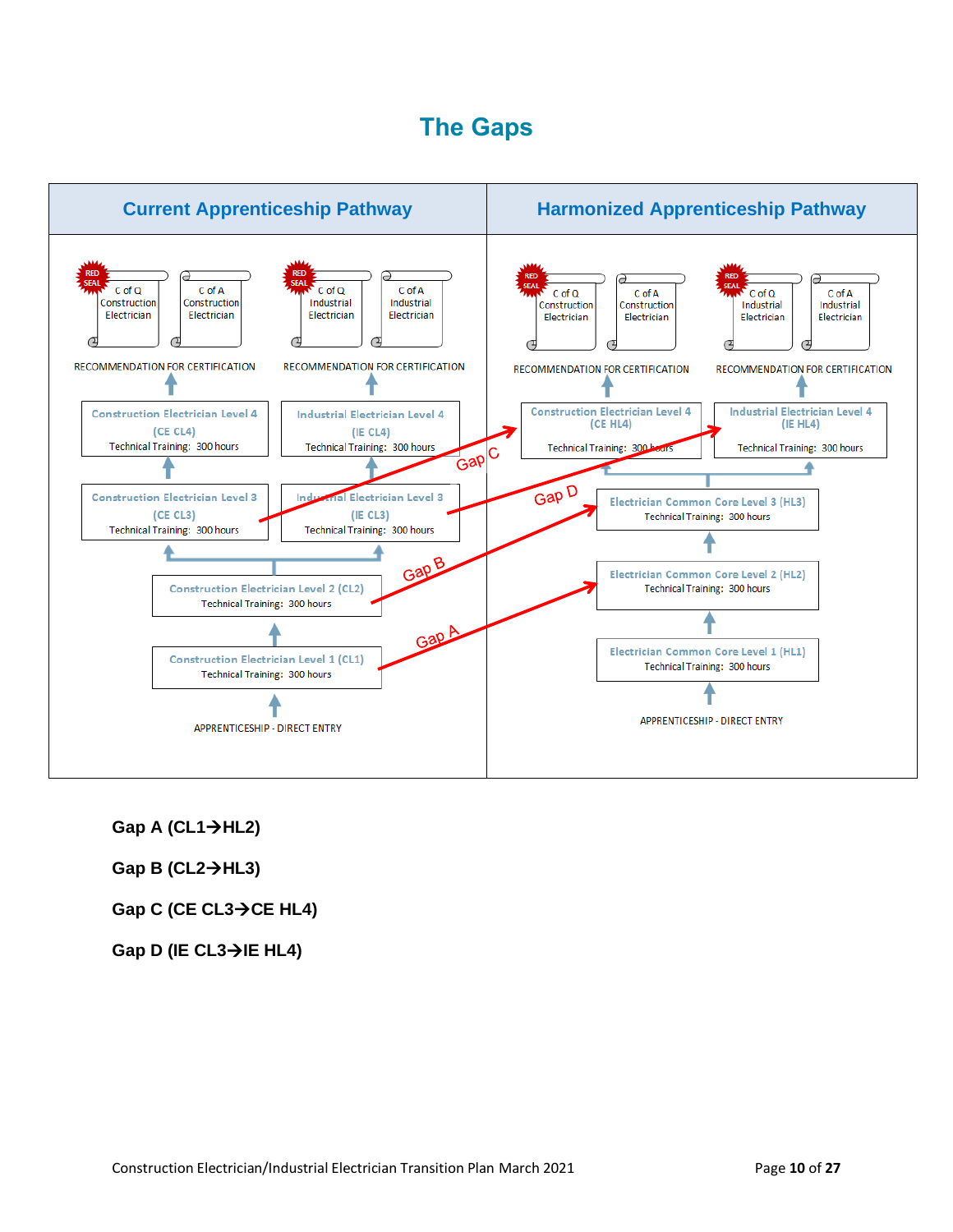

**Gap A (CL1**→**HL2)** applies to a student who has completed Current Level 1 or Foundation and is moving into Harmonized Level 2. *\*No change to gap A resulting from content changes effective Jan 1, 2021.*

**Gap B (CL2**→**HL3)** applies to a student who has completed Current Level 1 & 2 and is moving into Harmonized Common Core Level 3. \**Numbers have been updated to reflect content changes effective Jan 1, 2021.*

**Gap C (CE CL3**→**CE HL4)** applies to a student who has completed Current Level 1, 2 & CE Level 3 and is moving into Harmonized CE Level 4. \**Numbers have been updated to reflect content changes effective Jan 1, 2021.*

**Gap D (IE CL3**→**IE HL4)** applies to a student who has completed Current Level 1, 2 & IE Level 3 and is moving into Harmonized IE Level 4. \**Numbers have been updated to reflect content changes effective Jan 1, 2021.*

\*\*See **Appendix A: Details of Gaps** for a list of the missing competencies\*\*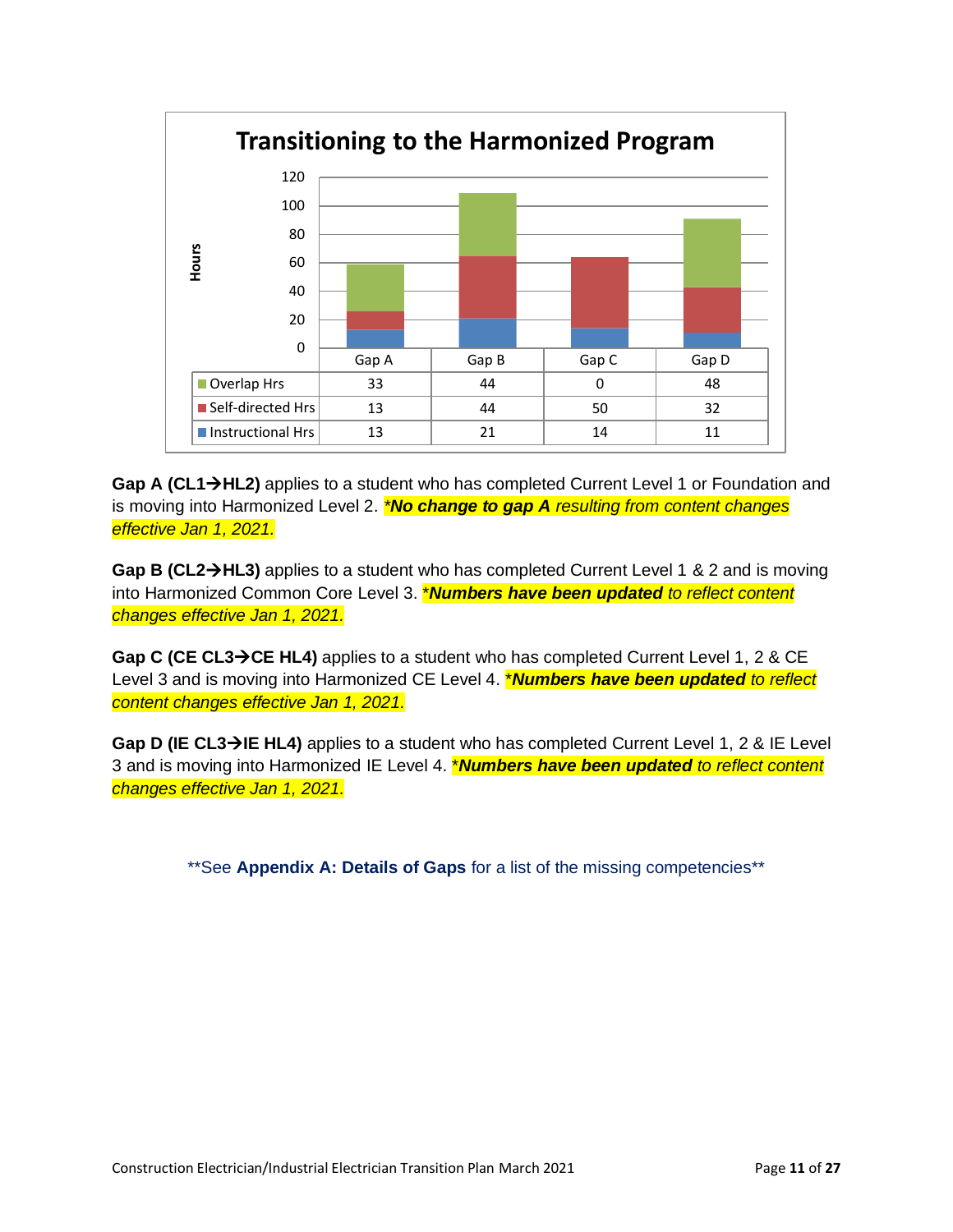## **Transition Plan**

<span id="page-11-0"></span>

| <b>Harmonized Level Implementation Timelines</b> |                  |  |  |
|--------------------------------------------------|------------------|--|--|
| Electrician Common Core Level 1                  | December 1, 2018 |  |  |
| Electrician Common Core Level 2                  | December 1, 2018 |  |  |
| Electrician Common Core Level 3                  | December 1, 2019 |  |  |
| <b>CE Level 4</b>                                | December 1, 2020 |  |  |
| IE Level 4                                       | December 1, 2020 |  |  |

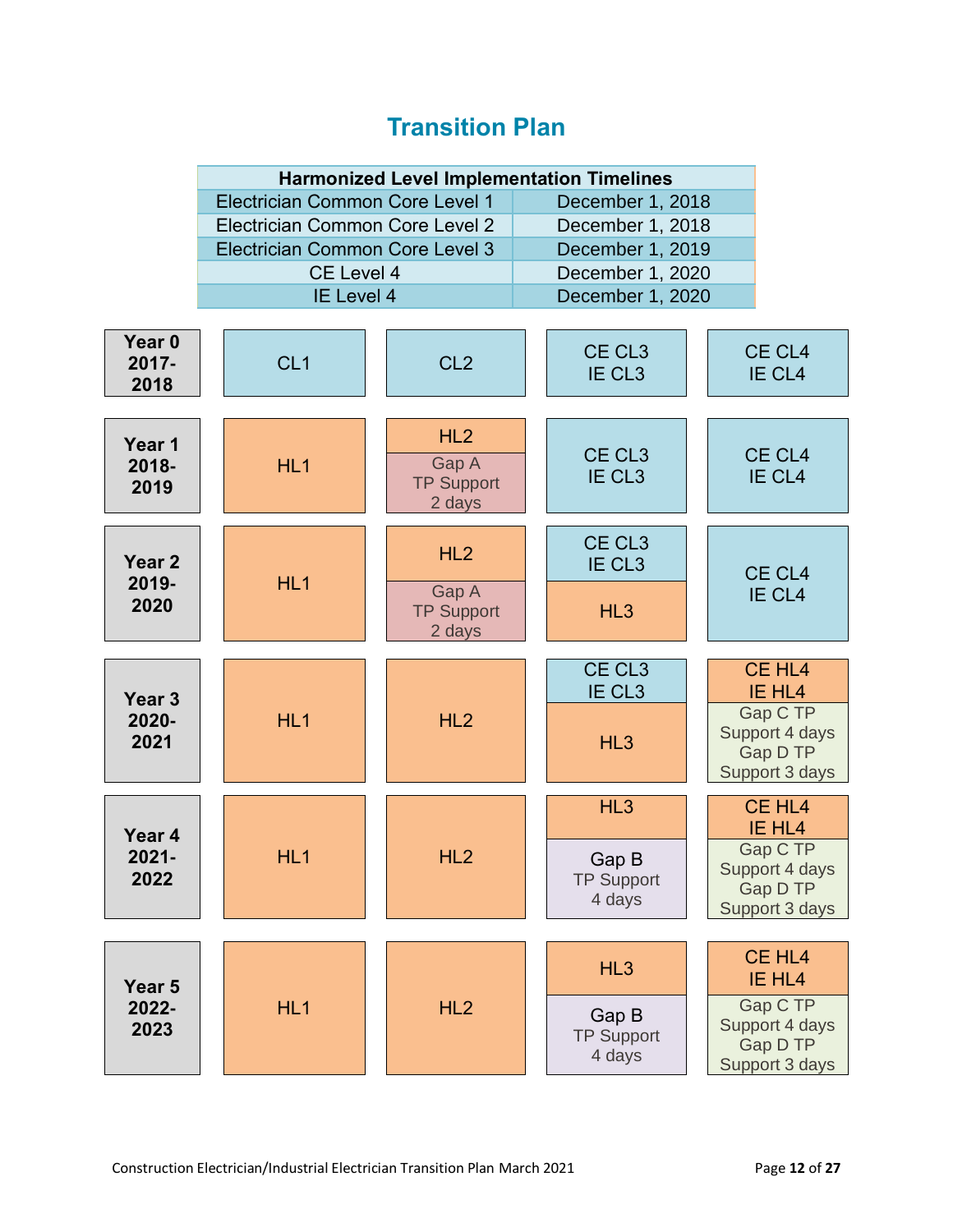## **Details of Transition Plan**

<span id="page-12-0"></span>Apprentices with no technical training (i.e. 0TT) and those who have completed Current FDN or CL1 will be transitioned to the Harmonized Program. Doing this will capture 75% of current apprentices into the Harmonized program.

#### **Gap A**

TP can request 2 days of funding from ITA Training Investment to provide gap training for FDN/CL1 students, who are transitioning to Harmonized Level 2. We will not require a document assessment for this gap. Delivery model is up to the TP.

#### **Dual Streaming of CE or IE CL3 and HL3**

**Note**: Gap B has been reduced as a result of content changes effective Jan 1, 2021. See Appendix A: Details of Gaps.

Dual streaming provides a pathway for students in both the current and harmonized programs to continue in their program without transitioning from CL2→HL3. It will prevent apprentices from transitioning where there is a large gap in training (Gap B).

Apprentices with Harmonized Level 2 (HL2) must take HL3. Students who have completed the previous level in the HL program must take the next level in the HL program. Allowing apprentices to register into the CL program will result in substantial gaps in their training.

Delivery method and schedule are up to the training provider. Some options are:

- Deliver CE or IE CL3 and HL3 during the same semester.
- Deliver CE or IE CL3 in one semester and HL3 in a subsequent semester.
- Coordinate with another training provider in the same region to offer CE or IE CL3 at one school and HL3 at the other school.

ITA is committed to working with training providers to provide pathways for apprentices to complete their training.

If you have questions that relate to the delivery of dual streaming, please contact Program Standards at [programstandards@itabc.ca.](mailto:programstandards@itabc.ca)

If you have any questions that relate to the funding of programs, please contact the Training Investment Department at [investment@itabc.ca.](mailto:investment@itabc.ca)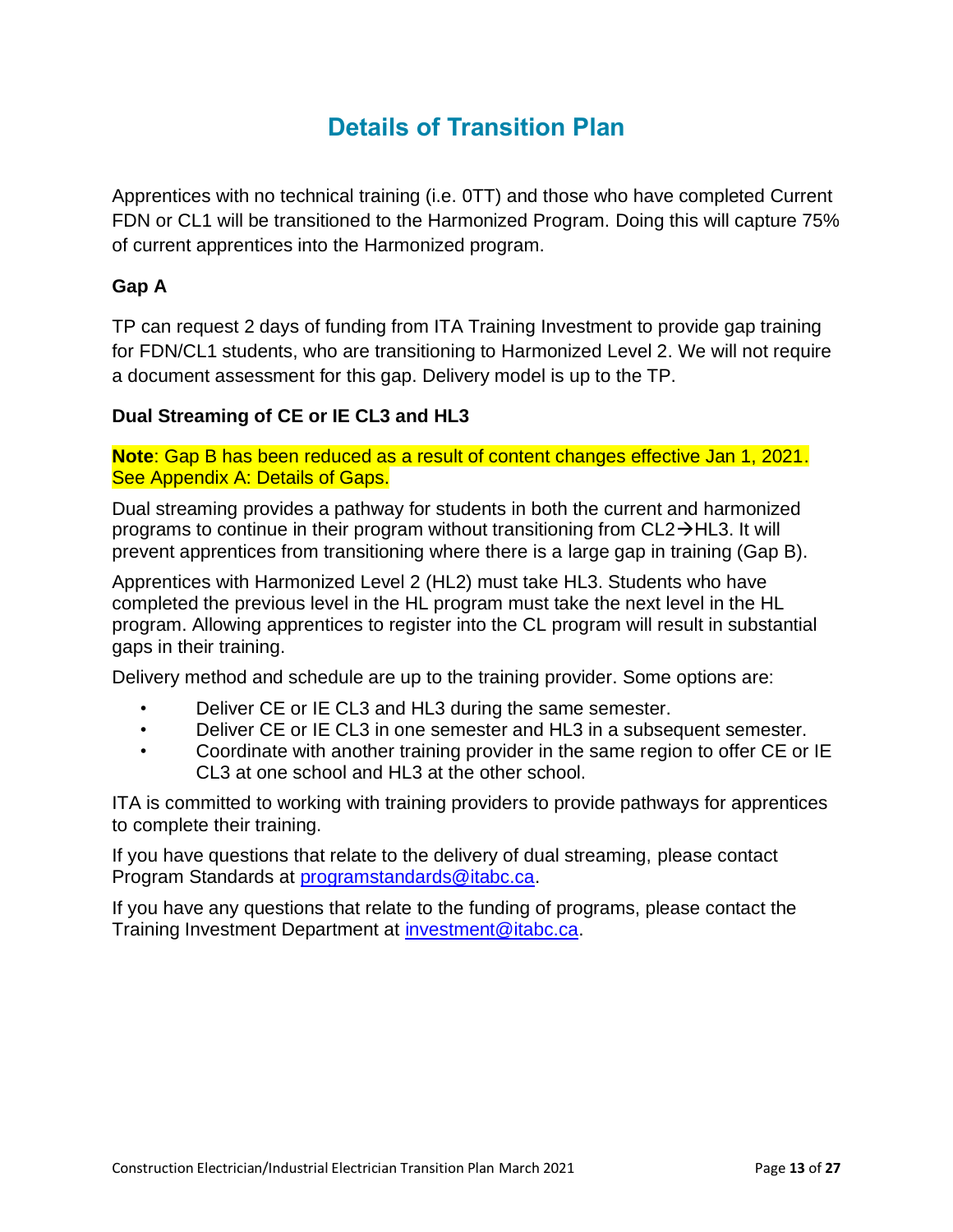#### **Gap B (CE/IE CL2**→**HL3)**

TP can request 4 days of funding from ITA Training Investment in order to provide gap training for CE or IE CL2 students who are transitioning to Harmonized Level 3. ITA will not require a document assessment for this gap. Delivery model is up to the TP.

#### **Gap C (CE CL3**→**HL4)**

TP can request 4 days of funding from ITA Training Investment in order to provide gap training for CE CL3 students who are transitioning to CE Harmonized Level 4. ITA will not require a document assessment for this gap. Delivery model is up to the TP.

#### **Gap D (IE CL3**→**HL4)**

TP can request 3 days of funding from ITA Training Investment in order to provide gap training for IE CL3 students who are transitioning to IE Harmonized Level 4. ITA will not require a document assessment for this gap. Delivery model is up to the TP.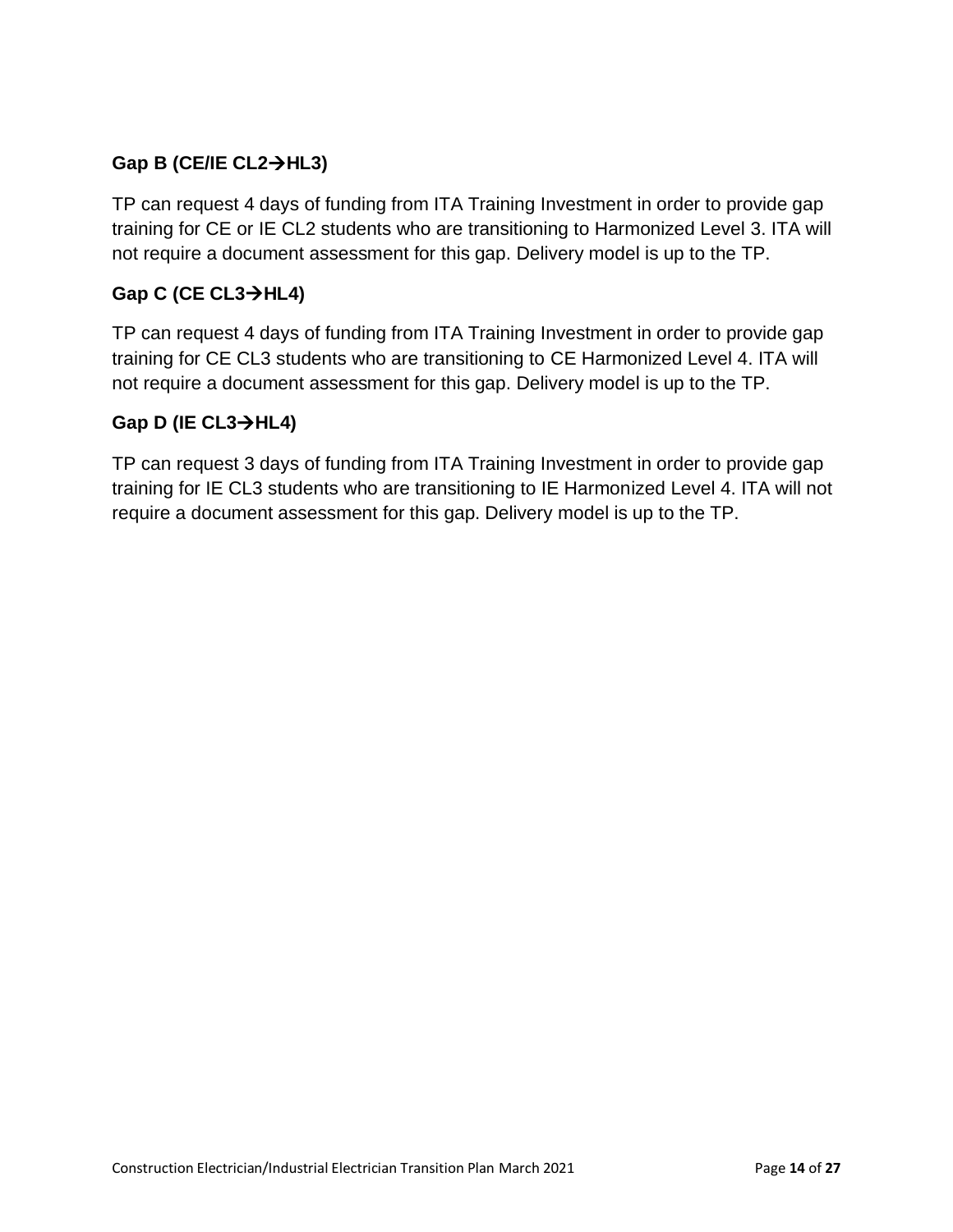<span id="page-14-0"></span>

## **Pathways for Current Apprentices (Summary)**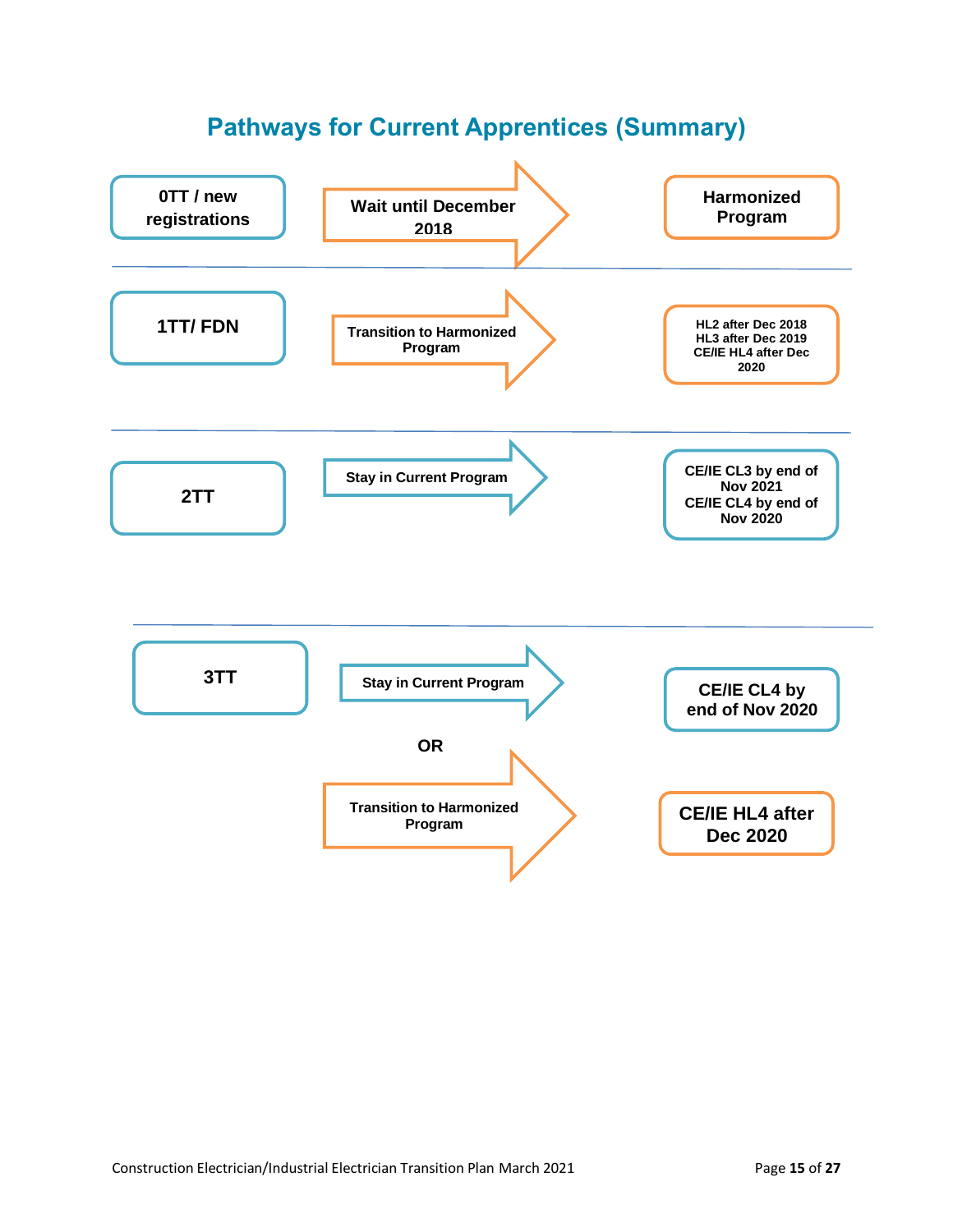## **Cross Program Credit**

<span id="page-15-0"></span>*The Harmonized CE and IE programs contain Cross Program Credit for holders of the other Electrician Certificate of Qualification. Holders of a CofQ in one Electrician program will receive credit for levels 1, 2 and 3 and 4,500 WBT hours in the other Harmonized Electrician apprenticeship program. Individuals who receive this credit must wait until Harmonized Level 4 is implemented to attend the final year of training.* 

| <b>CE CofQ holder</b><br>registering in IE<br><b>Apprenticeship</b><br>Program | <b>OPTION A</b> – IE Harmonized apprenticeship program (After Dec 1, 2018)<br>Register in Harmonized IE Program<br>Automatically receive cross credit for HL1, HL2, HL3 and 4,500 WBT<br>٠<br>Take IE HL4 after Dec 1, 2020 (TWs who receive the Harmonized cross<br>$\blacksquare$<br>program credit may not take IE Current Level 4)<br><b>OPTION B</b> – Current IE apprenticeship program (Before Dec 1, 2018)<br>In the current IE program standards, no cross program credit is granted for holders<br>of a CE CofQ.<br>However, if a TW has already taken current Level 1 and current Level 2 in the CE<br>apprenticeship program, that credit will transfer into the IE apprenticeship program.<br>Register in Current IE program<br>Credit will transfer for CL1 and CL2<br>Complete IE CL3 by end of Nov 2021<br>Complete IE CL4 by end of Nov 2020<br>٠<br>0 WBT hours are granted |
|--------------------------------------------------------------------------------|-----------------------------------------------------------------------------------------------------------------------------------------------------------------------------------------------------------------------------------------------------------------------------------------------------------------------------------------------------------------------------------------------------------------------------------------------------------------------------------------------------------------------------------------------------------------------------------------------------------------------------------------------------------------------------------------------------------------------------------------------------------------------------------------------------------------------------------------------------------------------------------------------|
| <b>IE CofQ holder</b><br>registering in CE<br><b>Apprenticeship</b><br>Program | <b>OPTION A</b> – CE Harmonized apprenticeship program (After Dec 1, 2018)<br>Register in Harmonized CE Program<br>Automatically receive cross credit for HL1, HL2, HL3 and 4,500 WBT<br>Take CE HL4 after Dec 1, 2020 (TWs who receive the Harmonized cross<br>٠<br>program credit may not take CE CL4)<br><b>OPTION B</b> – Current CE apprenticeship program (Before Dec 1, 2018)<br>Register in Current CE program<br>Automatically receive cross credit for CL1 and CL2<br>٠<br>Complete CE CL3 by end of Nov 2021<br>٠<br>Complete CE CL4 by end of Nov 2020<br>$\blacksquare$<br>0 WBT hours are granted<br>$\blacksquare$                                                                                                                                                                                                                                                             |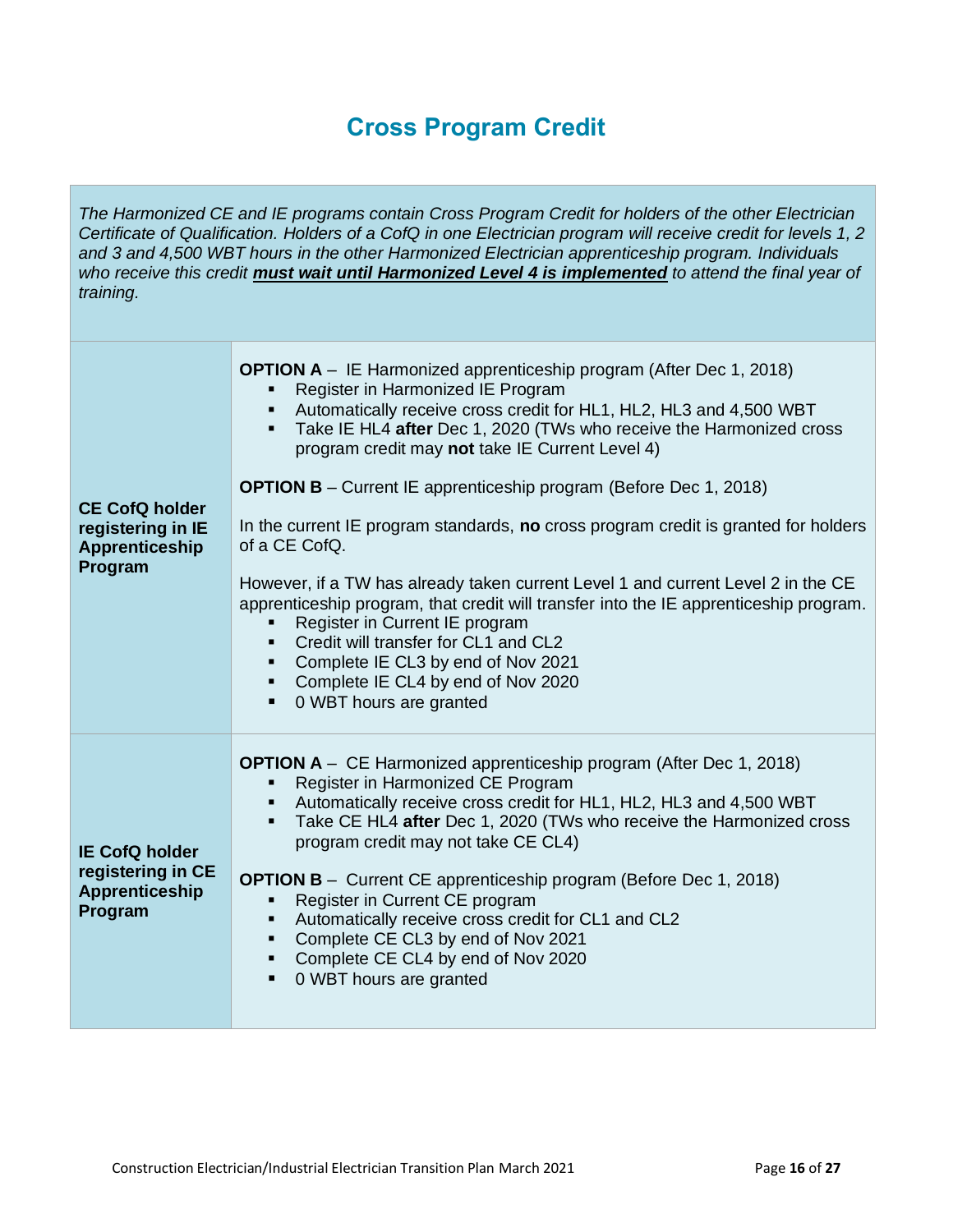## **Standardized Level Exams**

<span id="page-16-0"></span>Standardized Level Exams are being developed for the harmonized program.

| Exam            | <b>Exam Development</b> | <b>Exam Launch (tentative)</b> |
|-----------------|-------------------------|--------------------------------|
| HL <sub>1</sub> | 2017                    | Summer 2019                    |
| HL <sub>2</sub> | 2017                    | Summer 2019                    |
| HL3             | 2018                    | TRD                            |

An **OPSN** will be sent to announce the implementation of the SLEs as they are launched.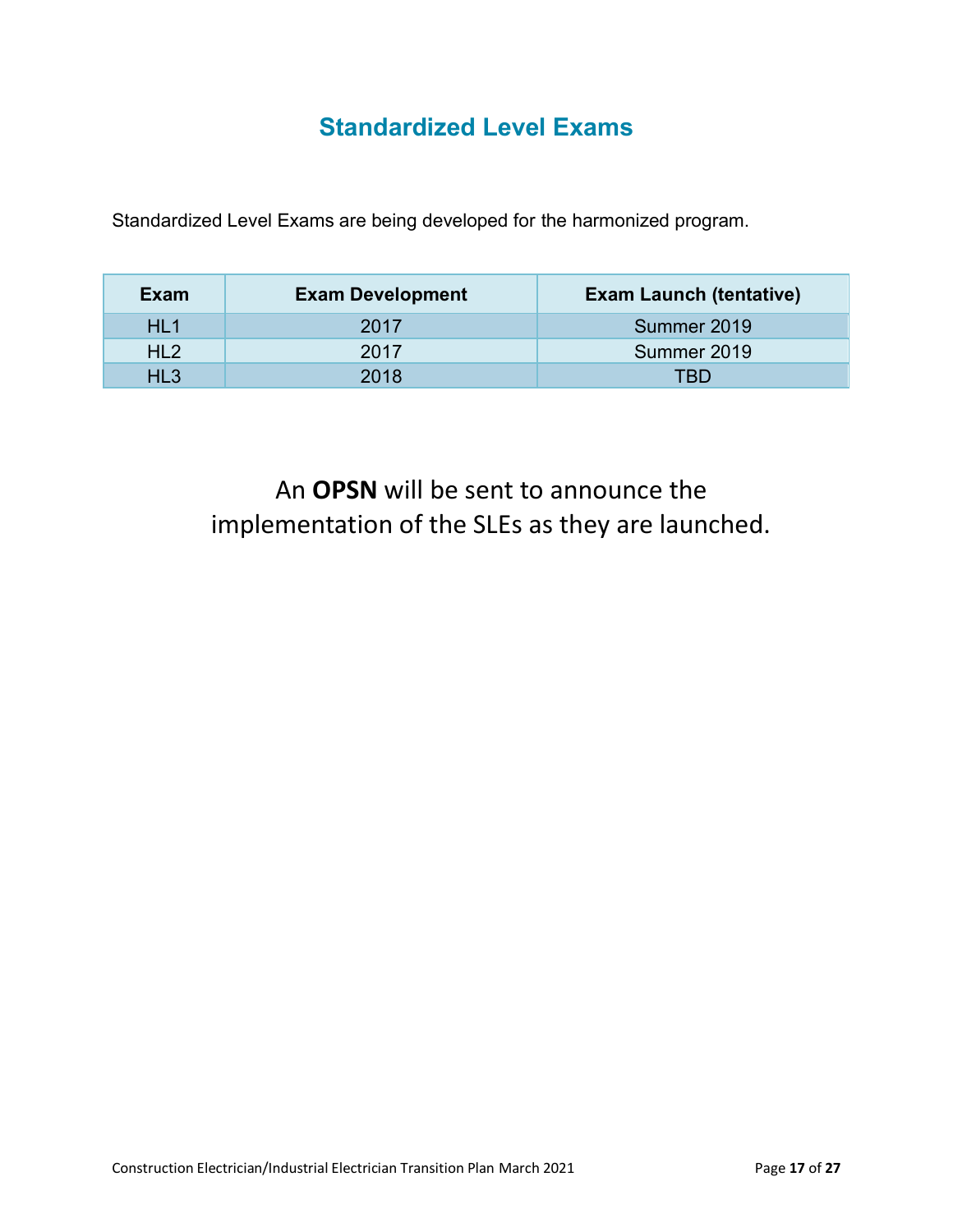## **Appendix A: Details of Gaps**

## **GAP A: CL1**→**HL2**

#### **Gap (Missing Content)**

<span id="page-17-0"></span>This table lists the content that a student will be **missing** if they have completed Current Level 1 (CL1) and then take Harmonized Level 2 (HL2).

|                | <b>Competency</b>                                       | <b>Objectives/LT</b>                                                                                                                                                            | Self-<br>directed<br>Learning<br>Hours** | <b>Instructional</b><br>Hours* |
|----------------|---------------------------------------------------------|---------------------------------------------------------------------------------------------------------------------------------------------------------------------------------|------------------------------------------|--------------------------------|
| A <sub>1</sub> | Use Electrical Circuit<br>Concepts                      | Describe the generation of an alternating<br>voltage<br>Describe the features of alternating current<br>Describe the difference between DC<br>ohmic and effective AC resistance | 2.5                                      | 7                              |
| G <sub>2</sub> | Use communication<br>and mentoring<br>techniques        | Describe the shared responsibility for<br>workplace learning                                                                                                                    | $\Omega$                                 | 3                              |
| J1             | Install Low Voltage<br><b>Distribution</b><br>Equipment | HL1 single phase, 3 wire services<br>(HL3 three phase, three phase services)                                                                                                    | $\Omega$                                 | $\Omega$                       |
| L1             | Install Grounding<br>and Bonding<br>Systems             | HL1 single phase, 3 wire services, system<br>ground and bonding conductor<br>(HL3 three phase, three phase services,<br>system ground and bonding conductor)                    | $\Omega$                                 | $\Omega$                       |
| R <sub>1</sub> | <b>Install Luminaires</b>                               | Describe basic LED lighting<br>Describe incandescent lighting                                                                                                                   | 3                                        | $\overline{1.5}$               |
| R <sub>3</sub> | Install Lighting<br>Controls                            | Describe control of LED and incandescent<br>lamps                                                                                                                               | 1.5                                      | 1.5                            |
| R <sub>4</sub> | Install Lighting<br><b>Standards</b>                    | Describe types and installation of lighting<br>standards                                                                                                                        | 3                                        | $\Omega$                       |
| AA1            | Install<br>Voice/Data/Video<br>(VDV) Systems            | Types of structured cabling systems<br>CAT5 and coaxial, termination                                                                                                            | 3                                        | $\Omega$                       |
|                |                                                         |                                                                                                                                                                                 | 13                                       | 13                             |

\***Instructional Hours** are hours of content that an apprentice would need dedicated instruction to cover.

\*\***Self-Directed Hours** are hours of content that an apprentice would be able to cover through self-study, on the job or in the context of other tasks/levels.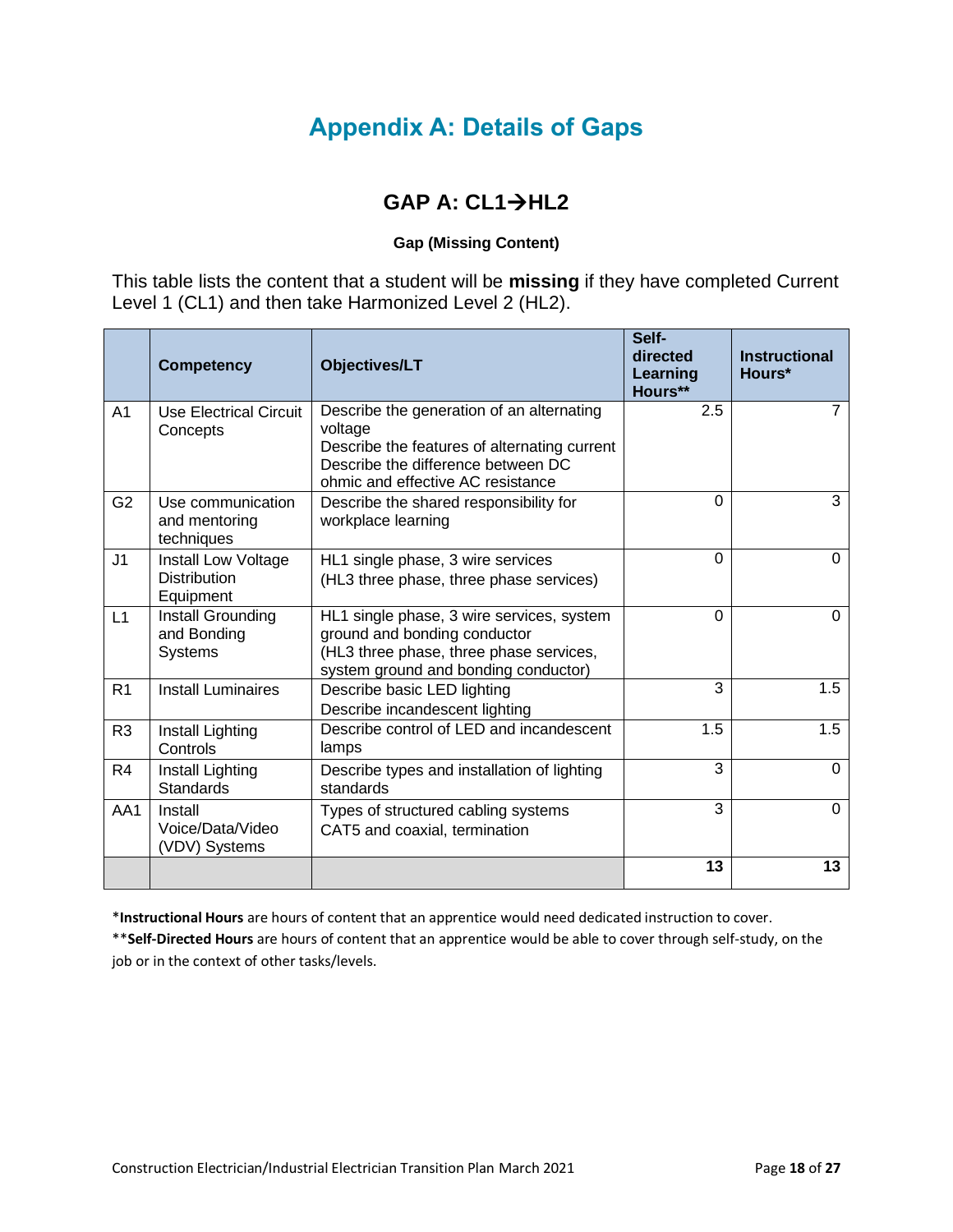#### **Overlap (Repeated Content)**

This table lists the content that a student will be **repeating** if they have completed Current Level 1 (CL1) and then take Harmonized Level 2 (HL2).

|                | Competency                                  | <b>Overlap Hours</b> |
|----------------|---------------------------------------------|----------------------|
| V1             | Install Motor Starters and Controls         |                      |
| V <sub>2</sub> | <b>Maintain Motor Starters and Controls</b> |                      |
|                | <b>Total Overlap Hours</b>                  |                      |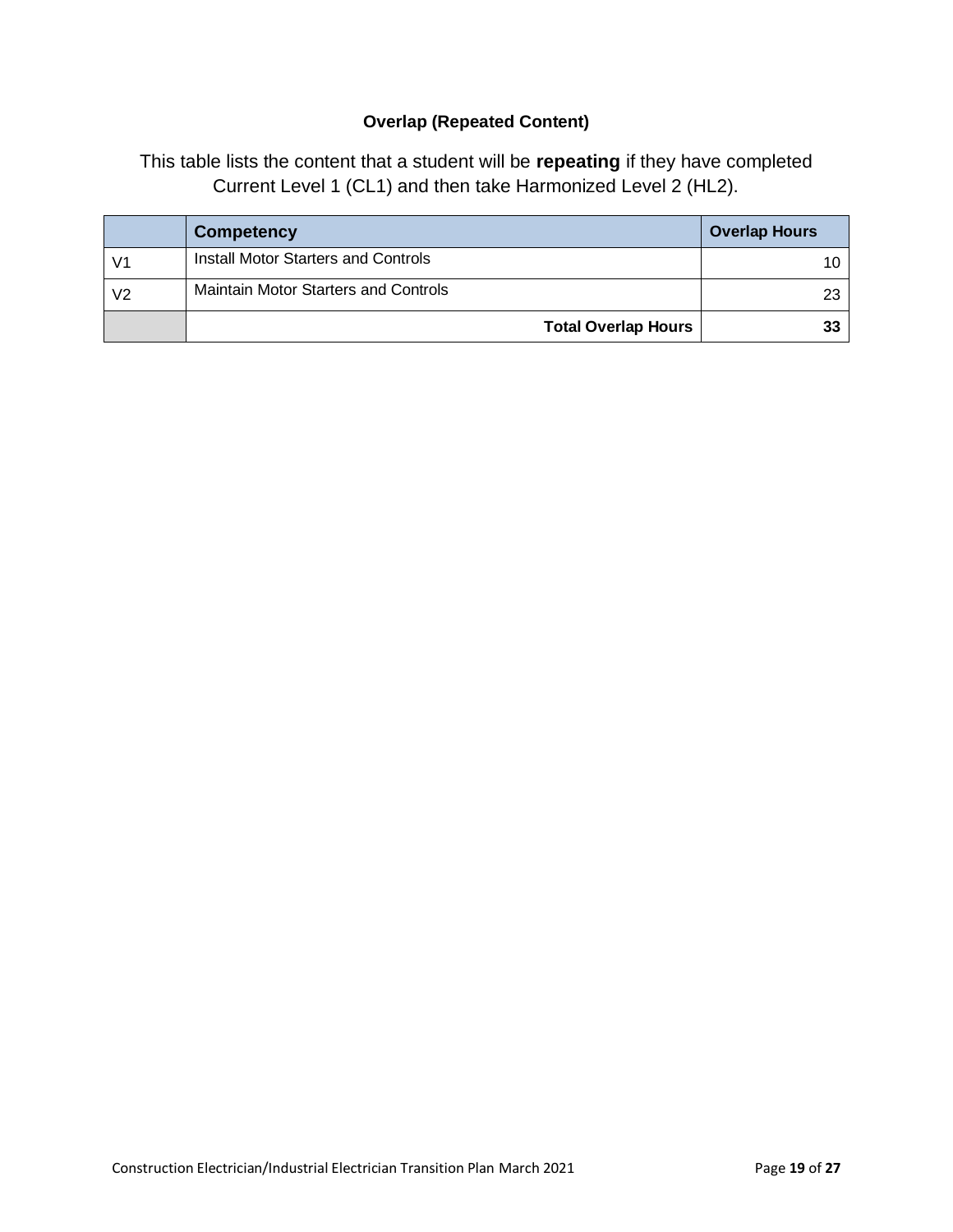#### **GAP B: CL2**→**HL3**

#### **Gap (Missing Content)**

This table lists the content that a student will be **missing** if they have completed Current Level 2 (CL2) and then take Harmonized Level 3 (HL3).

|                |                                                                        | <b>Objectives</b>                                                                  | Self-<br>directed   | <b>Instructional</b> |
|----------------|------------------------------------------------------------------------|------------------------------------------------------------------------------------|---------------------|----------------------|
|                | <b>Competency</b>                                                      |                                                                                    | Learning<br>Hours** | Hours*               |
| G <sub>2</sub> | Use communication and mentoring<br>techniques                          | Describe the shared<br>responsibility for<br>workplace learning                    | 0                   | 3                    |
| 1              | <b>Install Overcurrent Protection Devices</b>                          | Theory of protection                                                               | $\mathbf 0$         | $\mathbf 0$          |
| 12             | Install Ground Fault, Arc Fault and Surge<br><b>Protection Devices</b> | Fault mitigation devices                                                           | 5                   | 3                    |
| N <sub>1</sub> | Install Renewable Energy Generating and<br><b>Storage Systems</b>      | Describe types                                                                     | 0                   | 3                    |
| M <sub>3</sub> | <b>Install DC (Direct Current) Generating</b><br><b>Systems</b>        | Describe the<br>characteristics and<br>operating principles of DC<br>generators    | 15                  | 30 <sub>o</sub>      |
| M4             | <b>Maintain DC Generating Systems</b>                                  | Describe the maintenance<br>of DC generators                                       |                     |                      |
| Y3             | <b>Install DC Motors</b>                                               | Describe the operating<br>principles of DC motors<br><b>Connect DC motors</b>      |                     |                      |
| $Y$ 4          | <b>Maintain DC Motors</b>                                              | Describe maintenance<br>and troubleshooting for<br><b>DC</b> motors                |                     |                      |
| $\sqrt{4}$     | <b>Install Motor Starters and Controls</b>                             | <b>DC</b> motor controllers                                                        | 3                   | $6^{\circ}$          |
| V <sub>2</sub> | <b>Maintain Motor Starters and Controls</b>                            | <b>Control of DC machines</b>                                                      |                     |                      |
| Q <sub>1</sub> | Install Conductors and Cables                                          | Identify conductors and<br>cables<br>Determine conductor and<br>cable requirements | 3                   | $\mathbf 0$          |
| Q2             | Install Raceways, Boxes and Fittings                                   | Determine requirements<br>for raceways, boxes and<br>fittings                      | 3                   | $\mathbf 0$          |
| R <sub>4</sub> | Install Lighting Standards                                             | Describe types and<br>installation of lighting<br>standards                        | 3                   | $\Omega$             |
| S <sub>1</sub> | Install HVAC Systems and Controls                                      | Environmental heating<br>controls                                                  | 12                  | 12 <sup>2</sup>      |
| S <sub>2</sub> | Maintain HVAC Systems and Controls                                     | Environmental heating<br>controls                                                  |                     |                      |
| U1             | Install Cathodic Protection Systems                                    | Describe cathodic<br>protection systems                                            | 6                   |                      |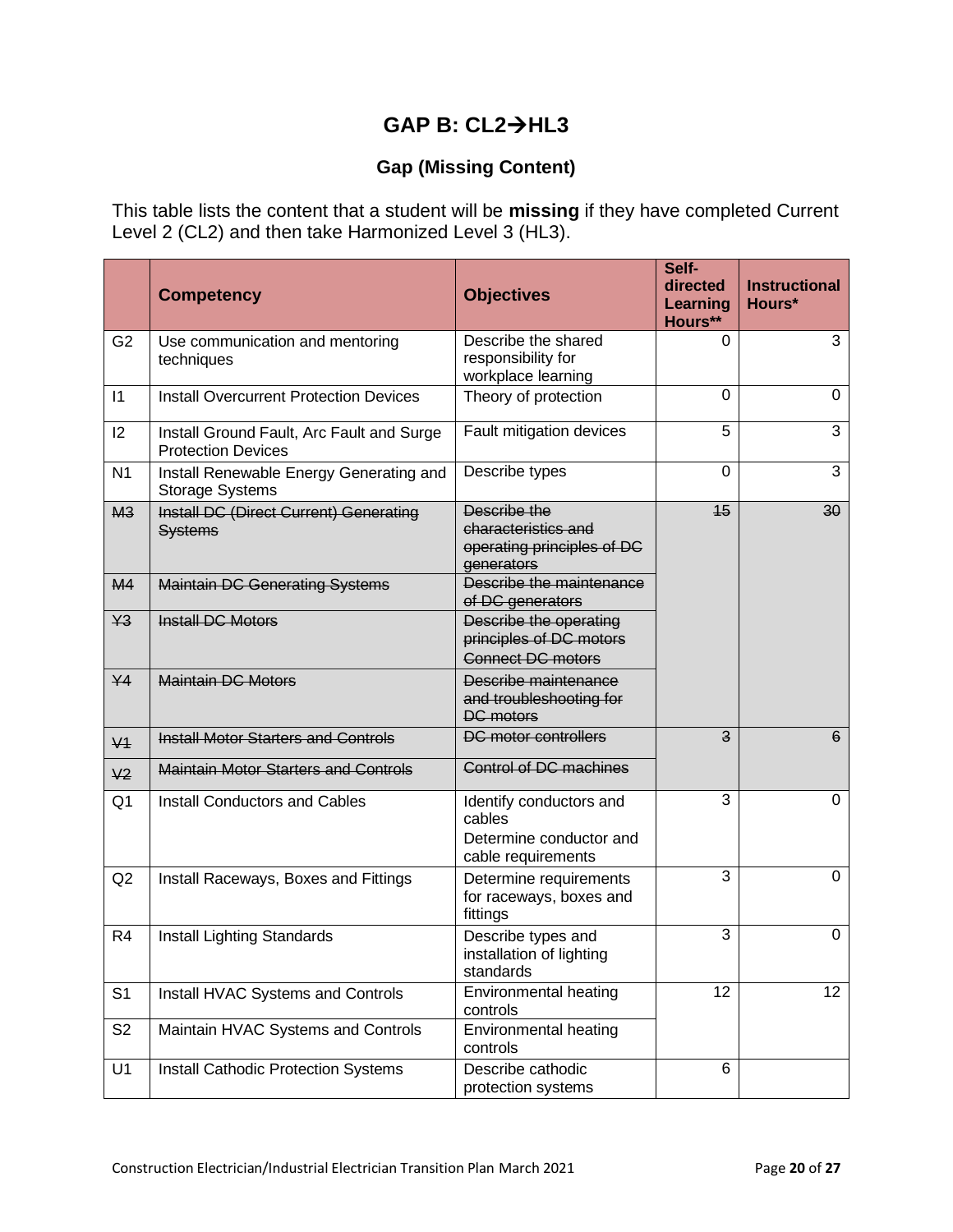|                | <b>Competency</b>                               | <b>Objectives</b>                                                                                                                                     | Self-<br>directed<br><b>Learning</b><br>Hours** | <b>Instructional</b><br>Hours* |
|----------------|-------------------------------------------------|-------------------------------------------------------------------------------------------------------------------------------------------------------|-------------------------------------------------|--------------------------------|
| U2             | <b>Maintain Cathodic Protection Systems</b>     | Describe the maintenance<br>of cathodic protection<br>systems                                                                                         |                                                 |                                |
| T1             | Install Exit and Emergency Lighting<br>Systems  | Describe exit and<br>emergency lighting<br>systems                                                                                                    | 9                                               | $\Omega$                       |
| T <sub>2</sub> | Maintain Exit and Emergency Lighting<br>Systems | Describe procedures to<br>test exit and emergency<br>lighting systems<br>Describe procedures to<br>maintain exit and<br>emergency lighting<br>systems |                                                 |                                |
| AA1            | Install Voice/Data/Video (VDV) Systems          | Types of structured<br>cabling systems<br>CAT5 and coaxial,<br>termination                                                                            | 3                                               | $\Omega$                       |
|                |                                                 | <b>Total Gap Hours</b>                                                                                                                                | 62<br><b>New</b><br>Total: 44                   | 57<br><b>New Total:</b><br>21  |

\***Instructional Hours** are hours of content that an apprentice would need dedicated instruction to cover.

\*\***Self-Directed Hours** are hours of content that an apprentice would be able to cover through self-study, on the job or in the context of other tasks/levels.

**Note**: Cross-out text shows competencies that are no longer part of the gap after the program changes effective Jan 1, 2021

#### **Overlap (Repeated Content)**

This table lists the content that a student will be **repeating** if they have completed Current Level 2 (CL2) and then take Harmonized Level 3 (HL3).

|                | <b>Competency</b>                           | <b>Objectives</b>               | <b>Overlap Hours</b> |
|----------------|---------------------------------------------|---------------------------------|----------------------|
| A6             | Analyze Electronic Circuits                 | Field effect transistors (FETs) |                      |
| V <sub>1</sub> | <b>Install Motor Starters and Controls</b>  | A/C, plugging, anti-plugging    | 30                   |
| V2             | <b>Maintain Motor Starters and Controls</b> | A/C, plugging, anti-plugging    |                      |
|                |                                             | <b>Total Overlap Hours</b>      |                      |

#### **Gap C: CE CL3**→**CE HL4**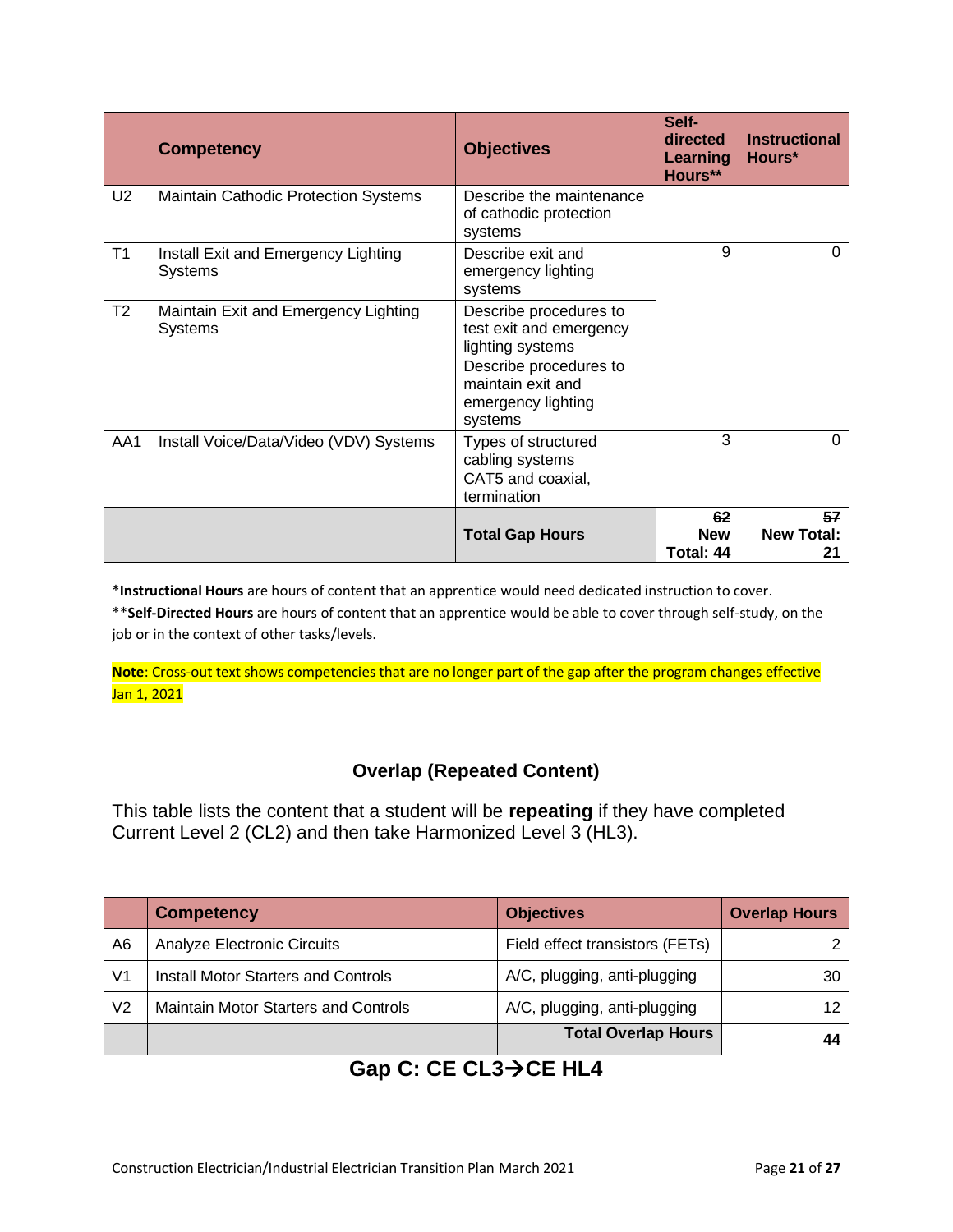#### **Gap (Missing Content)**

This table lists the content that a student will be **missing** if they have completed Current CE Level 3 (CE CL3) and then take CE Harmonized Level 4 (CE HL4).

|                | <b>Competency</b>                                             | <b>Objectives</b>                                                                                                                                  | <b>Self-directed</b><br>Learning<br>Hours** | <b>Instructional</b><br>Hours* |
|----------------|---------------------------------------------------------------|----------------------------------------------------------------------------------------------------------------------------------------------------|---------------------------------------------|--------------------------------|
| D <sub>7</sub> | <b>Identify Hazardous Locations</b>                           | Wiring methods for hazardous<br>locations                                                                                                          | $\overline{4}$                              | $9^{\circ}$                    |
| G <sub>2</sub> | Use communication and<br>mentoring techniques                 | Describe the shared<br>responsibility for workplace<br>learning                                                                                    | 3                                           | 0                              |
| P <sub>5</sub> | Install high voltage<br>transformers                          | Calculate voltage, current,<br>kVA<br>Non-destructive testing<br>Describe installation of high<br>voltage transformers                             | $\overline{3}$                              | $\overline{2}$                 |
| R <sub>4</sub> | Install Lighting Standards                                    | Describe types and<br>installation of lighting<br>standards                                                                                        | 3                                           | 0                              |
| N <sub>1</sub> | Install Renewable Energy<br>Generating and Storage<br>Systems | Describe types                                                                                                                                     | 3                                           | $\mathbf 0$                    |
| L <sub>3</sub> | <b>Install Ground Fault</b><br><b>Detection Systems</b>       | High capacity installations                                                                                                                        | $\overline{2}$                              | $\mathbf 0$                    |
| Q <sub>1</sub> | Install Conductors and<br>Cables                              | Identify conductors and<br>cables<br>Determine conductor and<br>cable requirements                                                                 | 3                                           | $\mathbf 0$                    |
| Q2             | Install Raceways, Boxes and<br>Fittings                       | Determine requirements for<br>raceways, boxes and fittings                                                                                         | 3                                           | $\mathbf 0$                    |
| S <sub>1</sub> | Install HVAC Systems and<br>Controls                          | <b>Environmental heating</b><br>controls                                                                                                           | 12                                          | 12 <sup>°</sup>                |
| S <sub>2</sub> | Maintain HVAC Systems and<br>Controls                         | Environmental heating<br>controls                                                                                                                  |                                             |                                |
| T1             | Install Exit and Emergency<br><b>Lighting Systems</b>         | Describe exit and emergency<br>lighting systems                                                                                                    | 9                                           | $\mathbf 0$                    |
| T <sub>2</sub> | Maintain Exit and Emergency<br><b>Lighting Systems</b>        | Describe procedures to test<br>exit and emergency lighting<br>systems<br>Describe procedures to<br>maintain exit and emergency<br>lighting systems |                                             |                                |
| U1             | Install Cathodic Protection<br><b>Systems</b>                 | Describe cathodic protection<br>systems                                                                                                            | 6                                           | 0                              |
| U <sub>2</sub> | Maintain Cathodic Protection<br><b>Systems</b>                | Describe the maintenance of<br>cathodic protection systems                                                                                         |                                             |                                |
| AA1            | Install Voice/Data/Video<br>(VDV) Systems                     | Types of structured cabling<br>systems<br>CAT5 and coaxial,<br>termination                                                                         | 3                                           | $\mathbf 0$                    |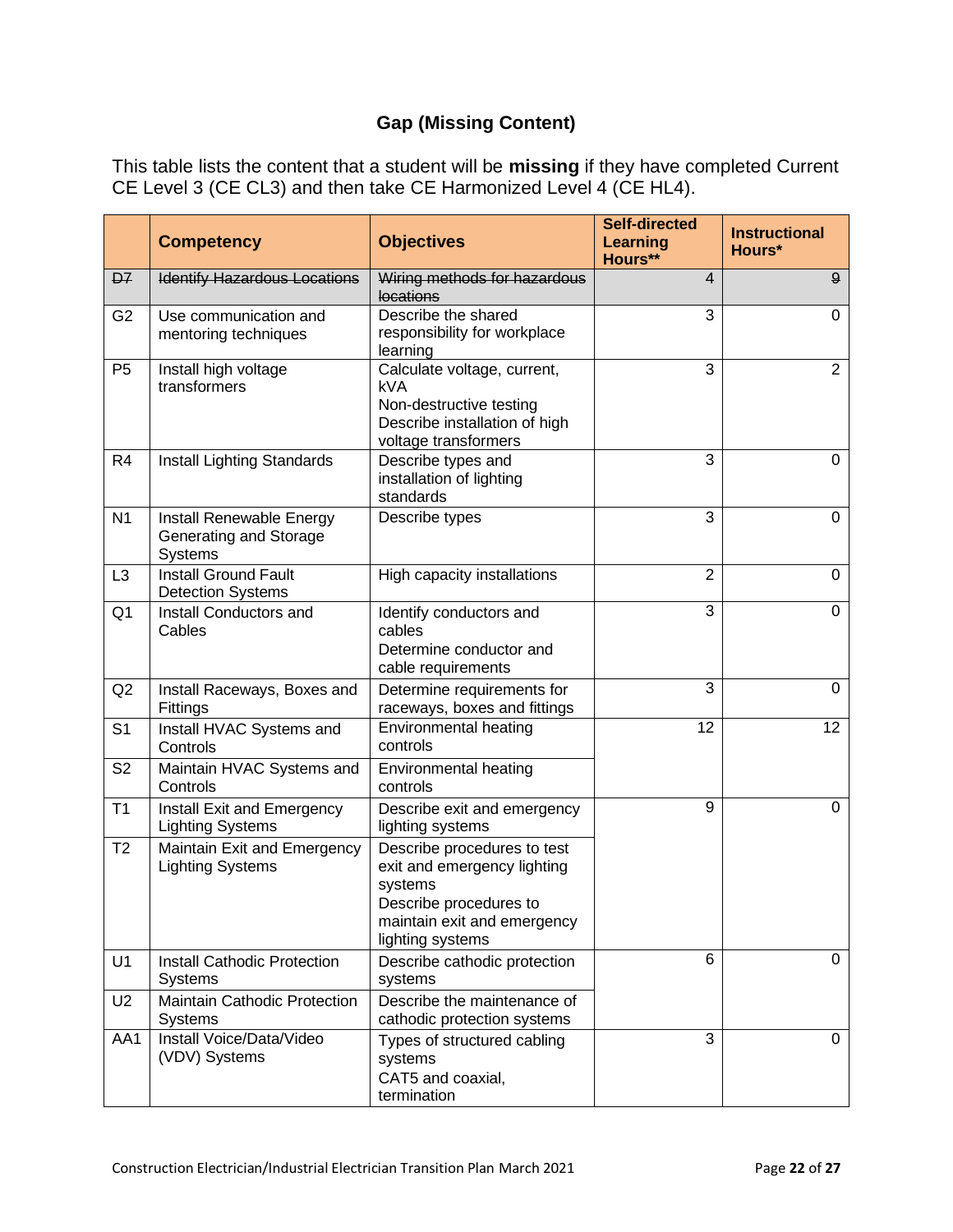| <b>Competency</b> | <b>Objectives</b>       | <b>Self-directed</b><br>Learning<br>Hours** | <b>Instructional</b><br>Hours* |
|-------------------|-------------------------|---------------------------------------------|--------------------------------|
|                   | Total approximate hours | 54<br>New Total: 50                         | 23<br>New Total: 14            |

\***Instructional Hours** are hours of content that an apprentice would need dedicated instruction to cover.

\*\***Self-Directed Hours** are hours of content that an apprentice would be able to cover through self-study, on the job or in the context of other tasks/levels.

Note: Cross-out text shows competencies that are no longer part of the gap after the program changes effective Jan 1, 2021

**Note:** There is **no overlap** (repeated content) for students if they have completed Current CE Level 3 (CE CL3) and then take Harmonized CE Level 4 (CE HL4).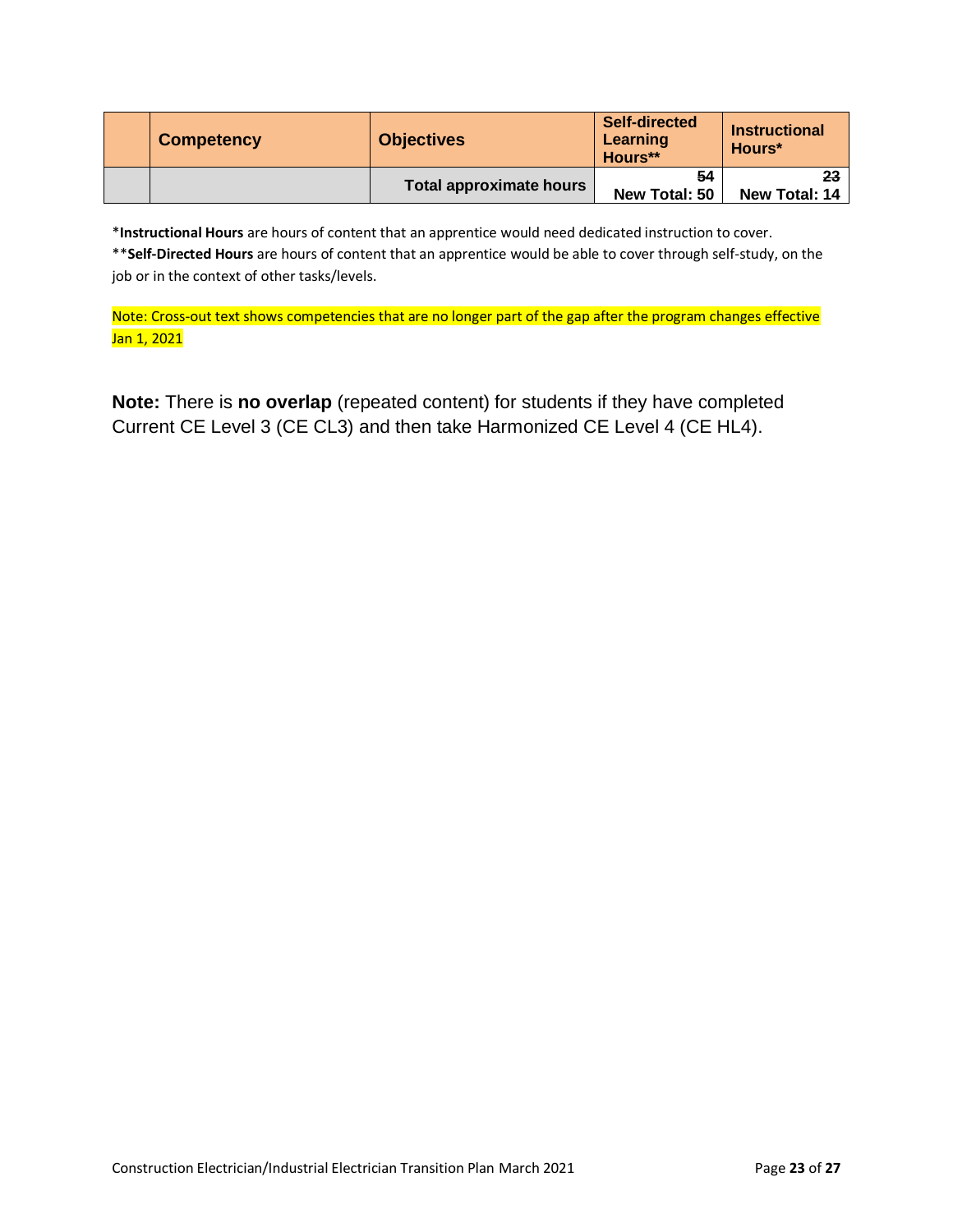## **Gap D: IE CL3**→**IE HL4**

#### **Gap (Missing Content)**

This table lists the content that a student will be **missing** if they have completed Current IE Level 3 (IE CL3) and then take IE Harmonized Level 4 (HL4).

|                | <b>Competency</b>                                             | <b>Objectives</b>                                                                                                                                  | <b>Self-directed</b><br><b>Learning</b><br>Hours** | <b>Instructional</b><br>Hours* |
|----------------|---------------------------------------------------------------|----------------------------------------------------------------------------------------------------------------------------------------------------|----------------------------------------------------|--------------------------------|
| D7             | <b>Identify Hazardous Locations</b>                           | Wiring methods for<br>hazardous locations                                                                                                          | $\overline{2}$                                     | 6                              |
| G <sub>2</sub> | Use communication and<br>mentoring techniques                 | Describe the shared<br>responsibility for workplace<br>learning                                                                                    | 3                                                  | $\mathbf 0$                    |
| P <sub>5</sub> | Install high voltage<br>transformers                          | Calculate voltage, current,<br><b>kVA</b><br>Meggering<br>Describe installation of high<br>voltage transformers                                    | 3                                                  | $\overline{2}$                 |
| N <sub>1</sub> | Install Renewable Energy<br>Generating and Storage<br>Systems | Describe types                                                                                                                                     | 3                                                  | 0                              |
| L <sub>3</sub> | <b>Install Ground Fault</b><br><b>Detection Systems</b>       | High capacity systems                                                                                                                              | $\overline{2}$                                     | 0                              |
| Q <sub>1</sub> | Install Conductors and<br>Cables                              | Identify conductors and<br>cables<br>Determine conductor and<br>cable requirements                                                                 | 3                                                  | 0                              |
| Q2             | Install Raceways, Boxes and<br>Fittings                       | Determine requirements for<br>raceways, boxes and fittings                                                                                         |                                                    |                                |
| T1             | Install Exit and Emergency<br><b>Lighting Systems</b>         | Describe exit and emergency<br>lighting systems                                                                                                    | 9                                                  | $\overline{0}$                 |
| T <sub>2</sub> | Maintain Exit and Emergency<br><b>Lighting Systems</b>        | Describe procedures to test<br>exit and emergency lighting<br>systems<br>Describe procedures to<br>maintain exit and emergency<br>lighting systems |                                                    |                                |
| U1             | <b>Install Cathodic Protection</b><br><b>Systems</b>          | Describe cathodic protection<br>systems                                                                                                            | 3                                                  | 3                              |
| U <sub>2</sub> | <b>Maintain Cathodic Protection</b><br>Systems                | Describe the maintenance of<br>cathodic protection systems                                                                                         |                                                    |                                |
| W <sub>1</sub> | <b>Install Drives</b>                                         | Size, install and configure<br>variable speed drives                                                                                               | 3                                                  | 6                              |
| AA1            | Install Voice/Data/Video<br>(VDV) Systems                     | Types of structured cabling<br>systems<br>CAT5 and coaxial,<br>termination                                                                         | 3                                                  | $\mathbf 0$                    |
|                |                                                               | <b>Total approximate hours</b>                                                                                                                     | 34<br>New Total: 32                                | 17<br>New Total: 11            |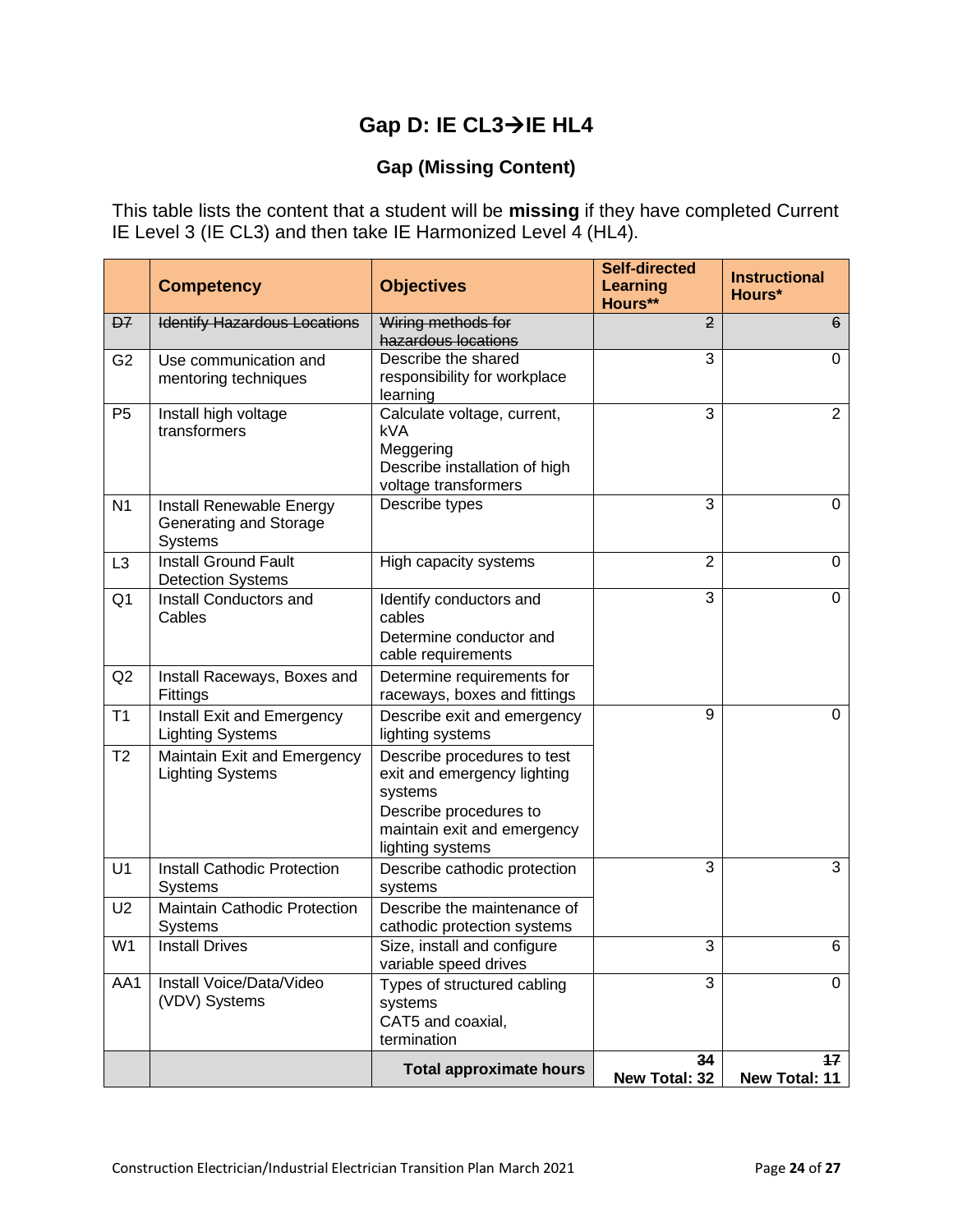\***Instructional Hours** are hours of content that an apprentice would need dedicated instruction to cover. \*\***Self-Directed Hours** are hours of content that an apprentice would be able to cover through self-study, on the job or in the context of other tasks/levels.

#### Note: Cross-out text shows competencies that are no longer part of the gap after the program changes effective Jan 1, 2021

#### **Overlap (Repeated Content)**

This table lists the content that a student will be **repeating** if they have completed IE Current Level 3 (IE CL3) and then take IE Harmonized Level 4 (IE HL4).

|                 | <b>Competency</b>                        | <b>Hours</b> |
|-----------------|------------------------------------------|--------------|
| AA1             | Install Voice/Data/Video (VDV) Systems   | 3            |
| AC <sub>1</sub> | <b>Install Automated Control Systems</b> | 20           |
| AC <sub>3</sub> | Program Automated Control Systems        | 25           |
|                 |                                          |              |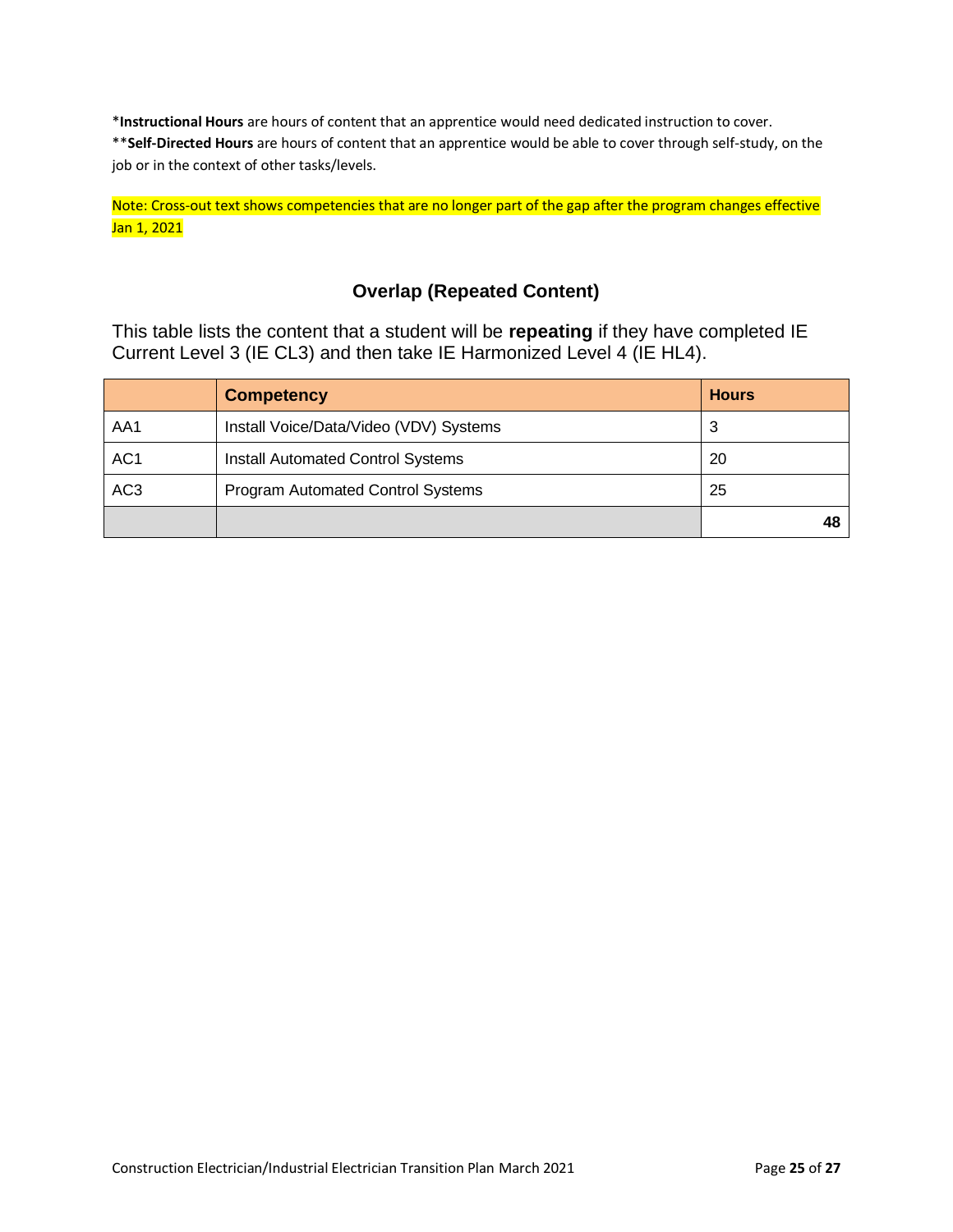# **Appendix B: Overall Communication Plan**

<span id="page-25-0"></span>

| <b>Audience</b>                     | <b>Purpose</b>                                                                                                                                               | <b>Mode</b>                                                                                 |
|-------------------------------------|--------------------------------------------------------------------------------------------------------------------------------------------------------------|---------------------------------------------------------------------------------------------|
| <b>Training</b><br><b>Providers</b> | To announce the changes to training standards and the<br>publication of a new Program Outline and Program Profile<br>on the trade webpage on the ITA website | Official Program Standards<br>Notification (OPSN) via email and<br>posting on trade webpage |
| <b>Training</b><br><b>Providers</b> | To plan for transitioning to the new program                                                                                                                 | Webinar(s), phone calls and/or face to<br>face meetings                                     |
| <b>Training</b><br><b>Providers</b> | To announce the final transition plan                                                                                                                        | Program Update and Transition Plan<br>via email and posting on trade<br>webpage             |
| <b>Training</b><br><b>Providers</b> | To announce the launch of the harmonized level exams                                                                                                         | OPSN via email and posting on trade<br>webpage                                              |
| <b>Employers</b>                    | To gather input on transition scenarios                                                                                                                      | Webinar(s), phone calls and/or face to<br>face meetings                                     |
| <b>Employers</b>                    | To inform on the upcoming changes to the program and<br>the pathways to completion for their apprentices                                                     | Letters sent through ITA Direct<br>Access (DA)                                              |
| <b>Employers</b>                    | To inform on the upcoming changes to the program and<br>the pathways to completion for their apprentices                                                     | Presentations at Program Advisory<br>Committees (PAC) and other industry<br>events          |
| <b>Apprentices</b>                  | To inform on the upcoming changes to the program and<br>their pathways to completion                                                                         | Letters sent through ITA Direct<br>Access (DA)                                              |
| <b>Apprentices</b>                  | To inform on the upcoming changes to the program and<br>their pathways to completion                                                                         | Targeted outreach via phone and<br>email                                                    |
| <b>Apprentices</b>                  | To inform on the upcoming changes to the program and<br>their pathways to completion                                                                         | Classroom visits by Apprenticeship<br>Advisors                                              |